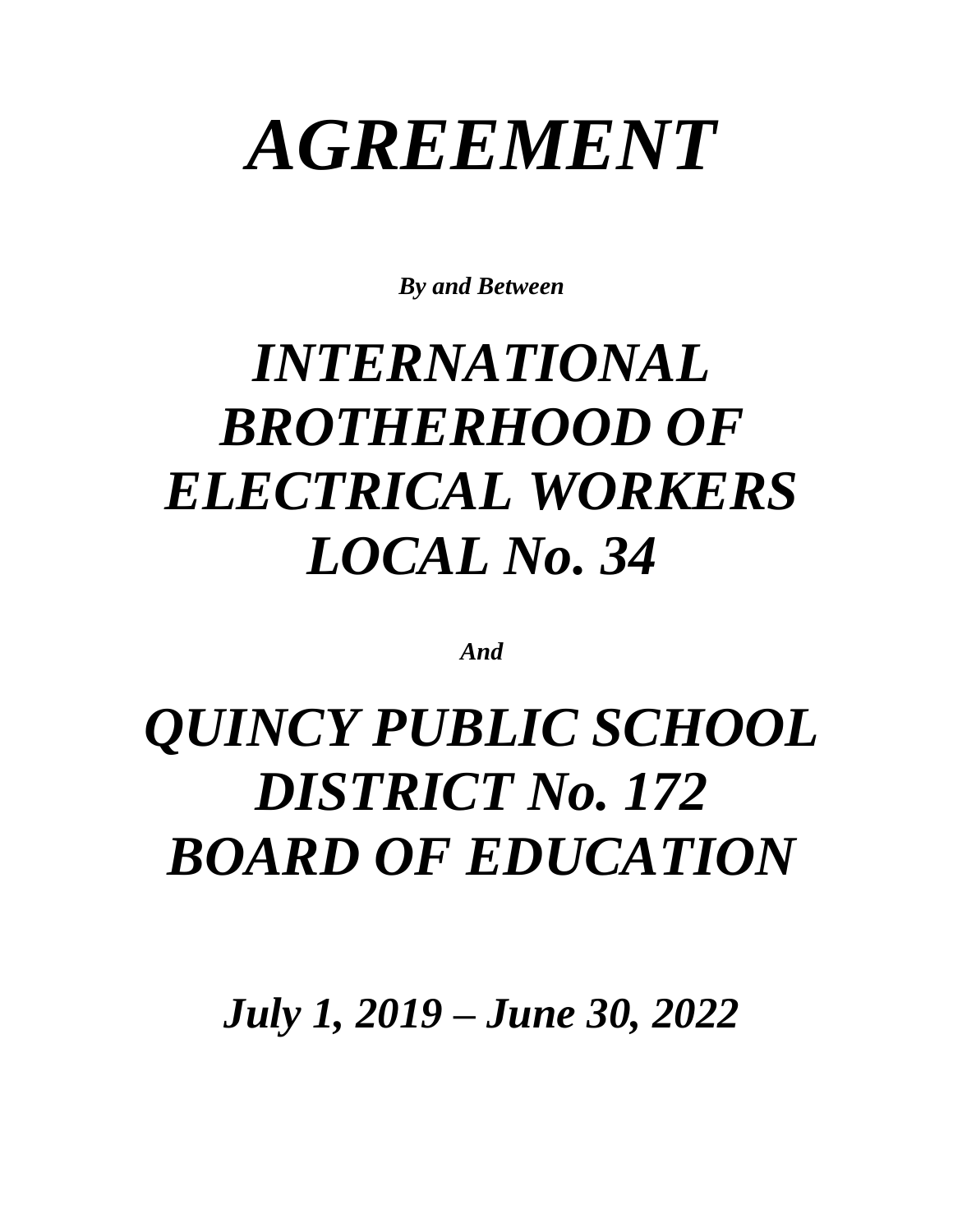## TABLE OF CONTENTS

|                                |                                       | Page           |
|--------------------------------|---------------------------------------|----------------|
| Preamble                       |                                       | $\mathbf{1}$   |
| Article I                      | <b>Recognition and Definitions</b>    | $\mathbf{1}$   |
| Article II                     | Board Authority and Management Rights | $\overline{2}$ |
| Article III                    | No Strike - No Lockout                | 3              |
| Article IV                     | <b>Negotiations Procedure</b>         | 3              |
| Article V                      | <b>Union Rights</b>                   | $\overline{4}$ |
| Article VI                     | <b>Grievance Procedure</b>            | 6              |
| Article VII                    | <b>Employment Conditions</b>          | 9              |
| Article VIII                   | Seniority and Reduction in Force      | 12             |
| Article IX                     | Discipline                            | 13             |
| Article X                      | Leaves of Absence                     | 14             |
| Article XI                     | <b>Compensation and Benefits</b>      | 17             |
| Article XII                    | <b>Effect of Agreement</b>            | 19             |
| <b>Salary Schedule</b>         |                                       | 21             |
| Memorandum of Understanding #1 |                                       |                |
| Memorandum of Understanding #2 |                                       |                |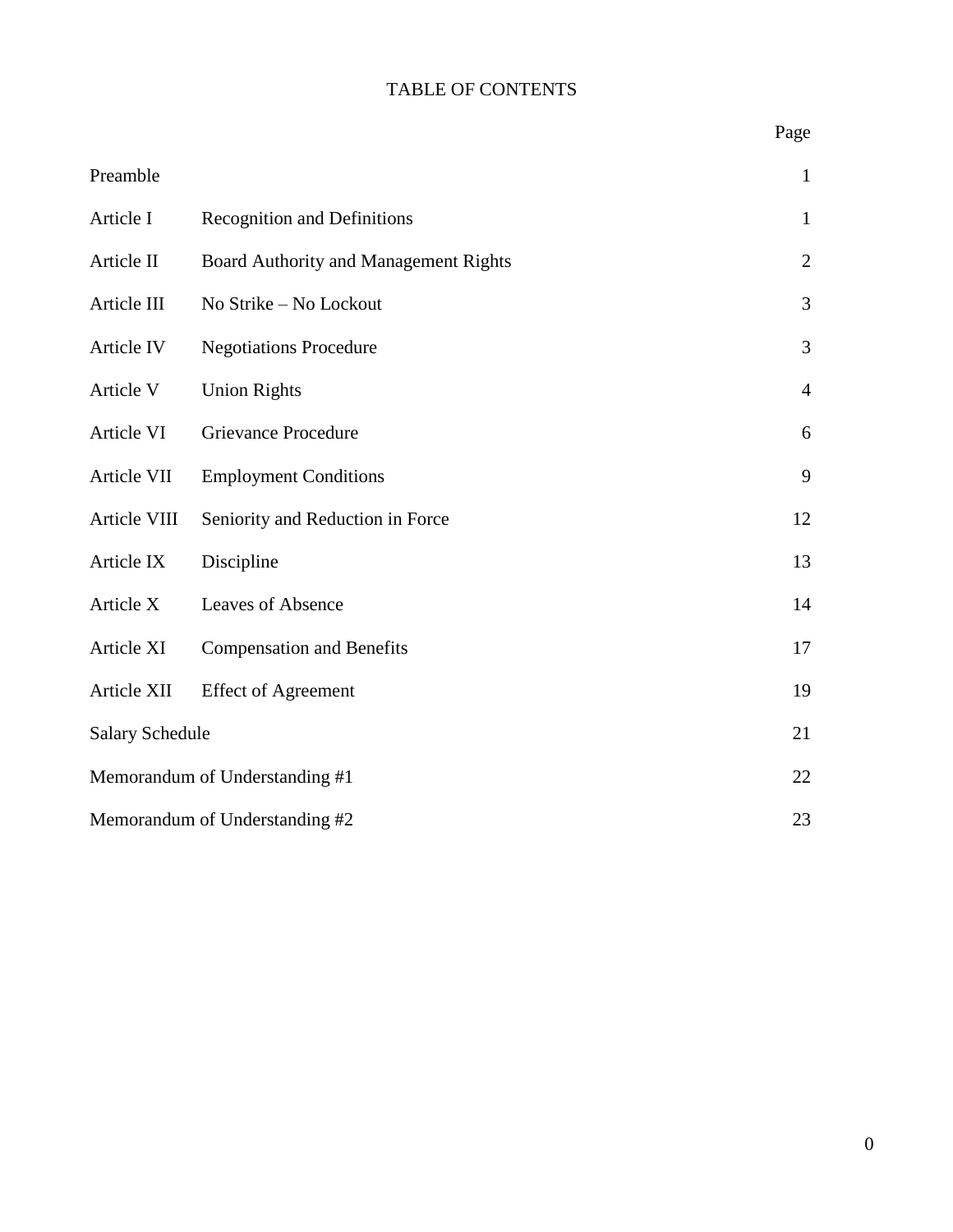#### PREAMBLE

This agreement ("Agreement") is between the BOARD OF EDUCATION ("Board") of QUINCY PUBLIC SCHOOL DISTRICT NO. 172 ("District"), Adams County, Illinois, and LOCAL 34 of the INTERNATIONAL BROTHERHOOD OF ELECTRICAL WORKERS, AFL-CIO ("Union"). This Agreement sets forth the understanding reached by the parties with respect to the wages, hours and terms and conditions of employment of those members of the Union employed by the District.

It is the intent of the parties for this negotiated Agreement to promote harmony, cooperation and efficiency of operations thereby establishing a positive working relationship between the District and the Union to their mutual benefit.

#### ARTICLE I RECOGNITION AND DEFINITIONS

#### 1.1 Recognition

- .1 The Board recognizes the Union as the sole and exclusive bargaining agent for all maintenance shop and mechanic employees ("Bargaining Unit Member(s)") but excluding Director of Maintenance, Director of Transportation, Facility Manager and Clerical employees and all supervisory, managerial, confidential and short-term employees as defined in the Illinois Educational Labor Relations Act.
- .2 The Board agrees not to enter into contract negotiations in regard to hours, wages, and working conditions with any individual, group, or organization of Bargaining Unit Members covered by this Agreement, other than its duly elected representatives, for the duration of this Agreement. Nothing herein shall preclude individuals or other organizations from presenting their views and recommendations to the Board or administrative staff at any time.

#### 1. 2 Definitions

As used in the Agreement, the following definitions will apply:

Agreement - Agreement between the Board and the Union

Bargaining Unit - Employees of the District as listed in Paragraph 1.1 of this Agreement.

Bargaining Unit Member(s) - A member of the Bargaining Unit.

Board - The Board of Education of the District.

 $day(s)$  - A calendar day(s) unless otherwise specified.

District - Quincy School District #172, Adams County, Quincy, IL.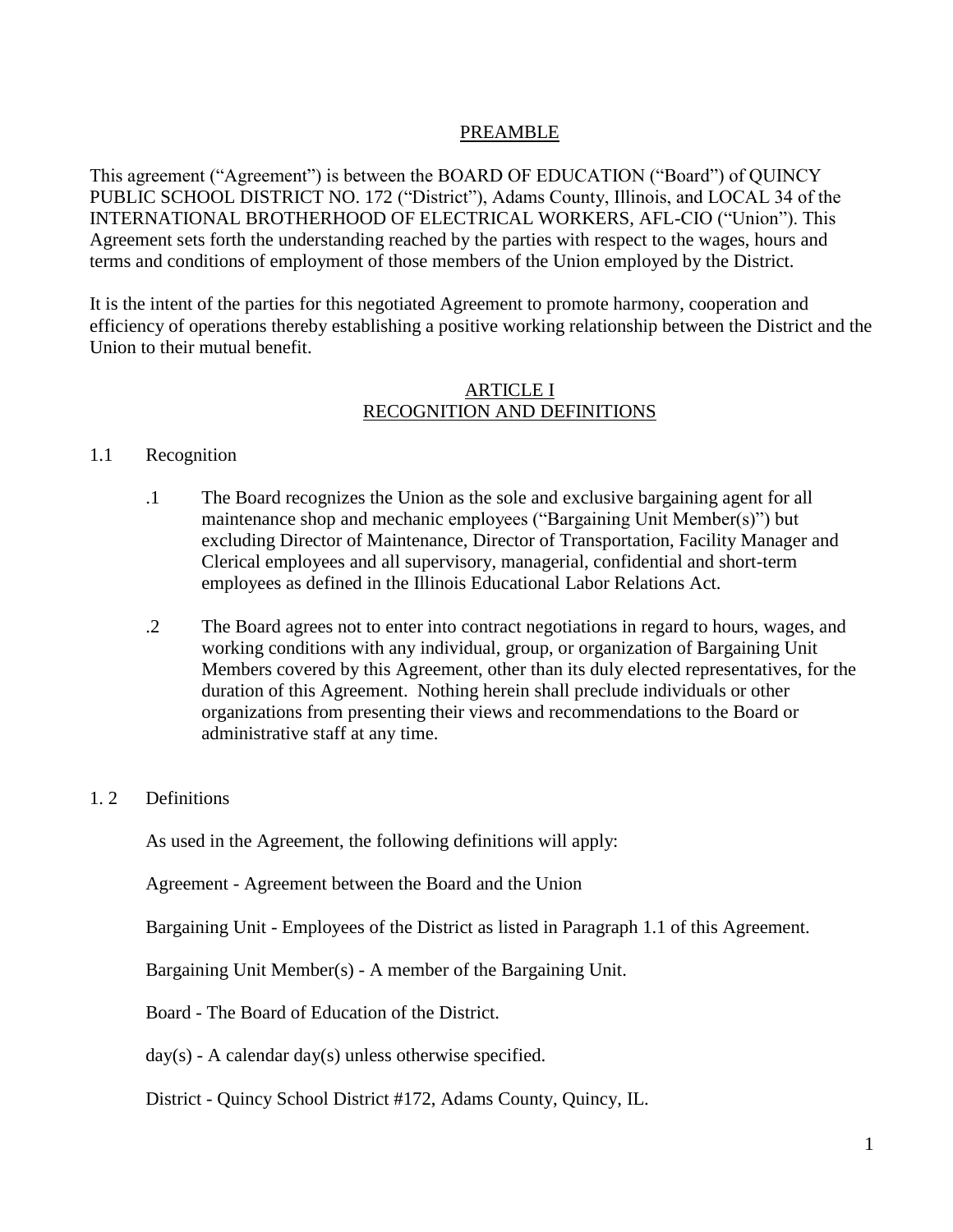Grievance - A written complaint by a Bargaining Unit Member or the Union that there has been an alleged violation, misrepresentation, or misapplication of the specific provisions of this Agreement.

Grievant - A Bargaining Unit Member or the Union who presents a Grievance.

Immediate Family - Parent(s), step-parent(s), spouse, brother(s), sister(s), step-brother(s), stepsister(s), child(ren), foster child(ren), as defined by the DCFS, grandparent(s), grandchild(ren), dependent(s), as defined by the IRS, and legal guardian(s) or the corresponding relative of the Bargaining Unit Member's spouse.

President of the Board – The President or his/her designee unless otherwise specified.

Superintendent - The Superintendent of the District or his/her designee unless otherwise specified.

Union - International Brotherhood of Electrical Workers, Local Union #34, AFL-CIO

Working Day – Monday through Friday, when the District Office is open. A schedule of District Office dates and hours will be posted on the QPS website.

Work Year - July 1 through June 30

Job Classifications- Maintenance Worker and Mechanic Worker.

Maintenance Worker: Employee performing work as plumber, electrician, HVAC/refrigeration, media specialist, carpentry, welding, asbestos abatement, door/entryway maintenance, or wireman/draftsman, delivery/laborer or any other position that may become part of the Maintenance Department. Maintenance Worker must be willing and able to accept any and all other Maintenance Department work as assigned.

Mechanic Worker: Employee performing work as mechanic or any other mechanic position the District may employ. Mechanic Worker must be willing and able to accept any and all other Mechanic work as assigned.

#### ARTICLE II BOARD AUTHORITY AND MANAGEMENT RIGHTS

#### 2.1 Board Authority

It is the law of the State of Illinois that the determination and administration of school policy, the operation and management of the schools and the direction of Bargaining Unit Members are vested exclusively in the Board. It is the duty of all Bargaining Unit Members to carry out the policies and regulations as stipulated by the Board. The decision of the Board in matters pertaining to the determination and administration of school policy, the operation and management of the schools and the direction of employees shall be final except, to the extent the Board has exercised its discretion by entering into a provision pertaining to such subjects in the Agreement.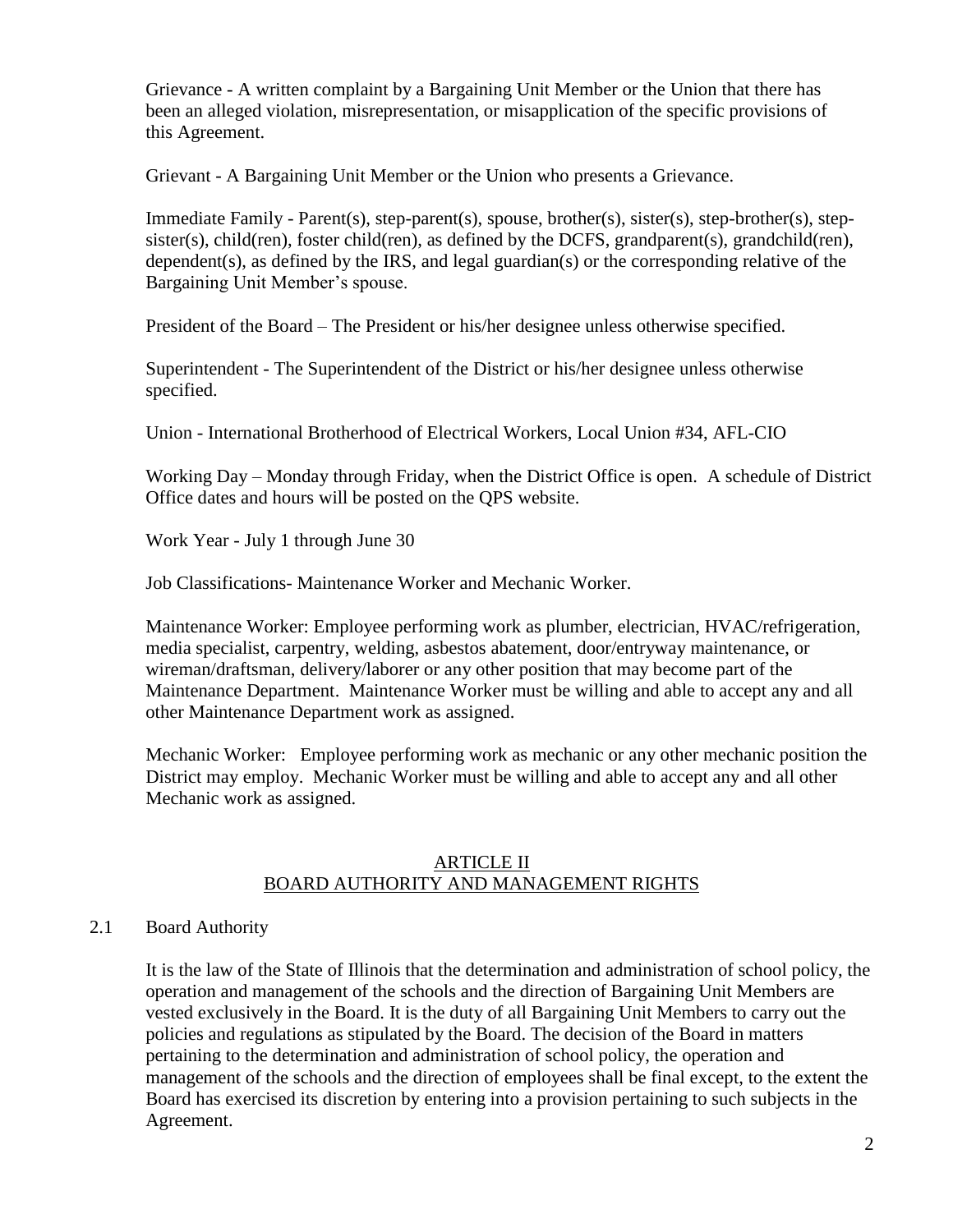#### ARTICLE III NO STRIKE – NO LOCKOUT

#### 3.1 No Strike

During the term of this Agreement and any extension thereof, no Bargaining Unit Member covered by this Agreement, nor the Union**,** acting on behalf of the Bargaining Unit Members shall ever or at any time engage in, authorize, or instigate any picketing, any recognition of any picket line at the District's premises, any strike, slowdown or other refusal to render full and complete services to the District, or any activity whatsoever which would disrupt in any manner, in whole or in part, the operation of the District. It is understood and agreed that any Bargaining Unit Member violating this provision of the Agreement shall be subject to disciplinary action by the Board up to and including dismissal**.**

#### 3.2 No Lockout

During the term of this Agreement and any extension thereof, the District shall not engage in a lockout of Bargaining Unit Members.

#### ARTICLE IV NEGOTIATION PROCEDURE

- 4.1 The Board and the Union agree that it is their mutual responsibility to meet at reasonable times and negotiate in good faith wages, fringe benefits and working conditions
- 4.2 Negotiations on a successor Agreement shall be conducted in accordance with the Illinois Educational Labor Relations Act and shall begin on or before May 1 of the year in which the contract expires**,** unless both parties agree to an alternate date. Meetings shall be held as necessary at times and places agreed to by both parties.
- 4.3 Each party to negotiations shall select its negotiating representatives provided that the Board shall not select a Bargaining Unit Member, and the Union shall not select any District administrator.
- 4.4 Both parties agree that it is their mutual responsibility to confer upon their respective representatives the necessary power and authority to make proposals, consider proposals, make counter proposals in the course of negotiations and to reach tentative agreements which shall be presented respectively to the Union and the Board for ratifications.
- 4.5 During negotiations, tentatively agreed upon material shall be prepared for the Board and the Union and signed prior to the adjournment of the meeting at which such agreement was reached.
- 4.6 When the Union and the Board reach tentative agreement on all matters being negotiated, the items will be reduced to writing and shall be submitted to the membership of the Union for ratification and to the Board for approval.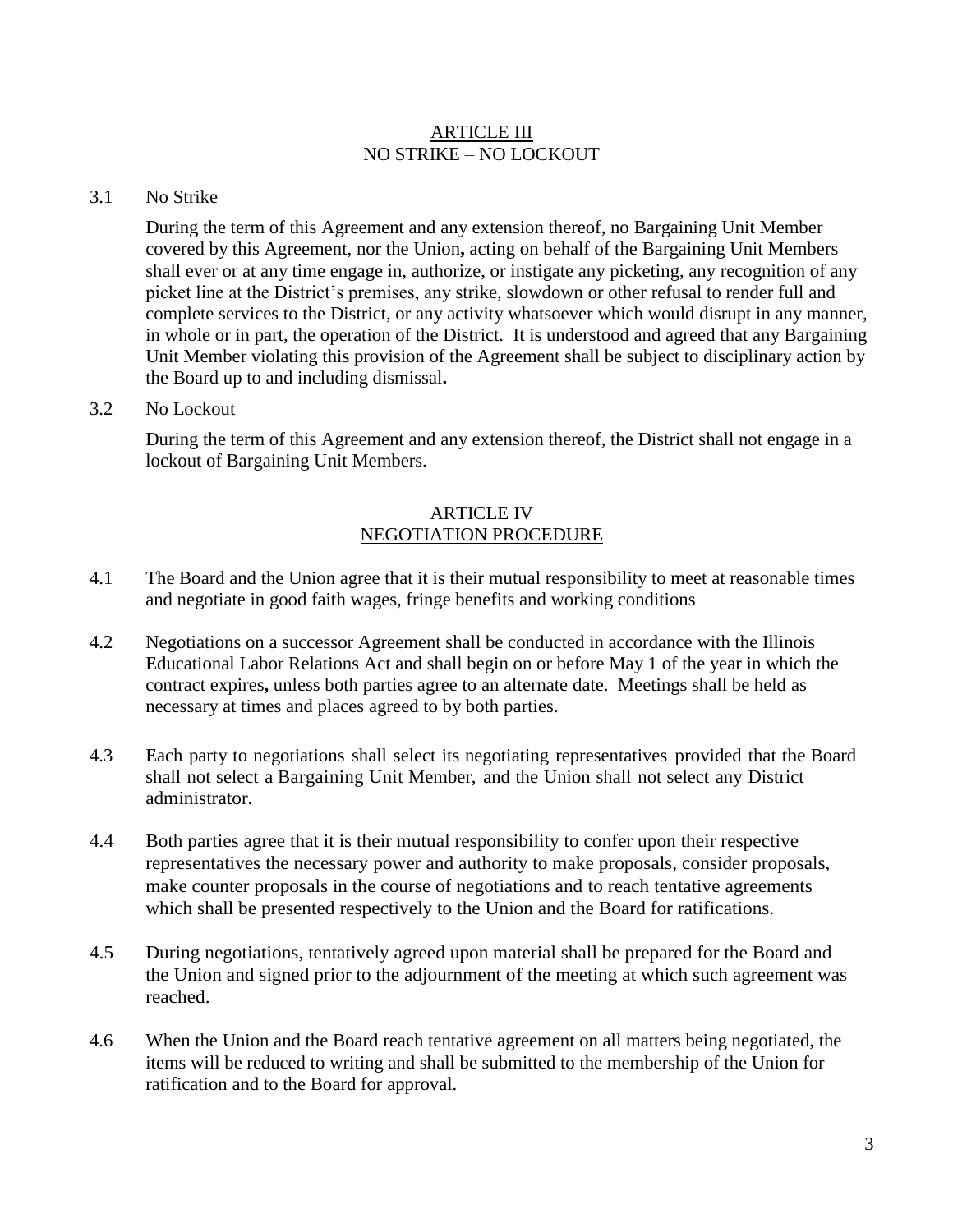#### 4.7 Mediation

Either party or both parties jointly, may request mediation from the Federal Mediation and Conciliation Service at any time. No party shall declare impasse at any time prior to the expiration of fifteen (15) days from the beginning of mediation, or as otherwise permitted by law. Should the Federal Mediation and Conciliation Service be unavailable, the parties shall mutually agree upon a replacement. In the event that the parties cannot agree upon a replacement, the Illinois Educational Labor Relations Board shall be notified and requested to provide a qualified mediator. The costs of mediation shall be shared equally by the Union and the Board.

#### ARTICLE V BARGAINING UNIT MEMBER AND UNION RIGHTS

#### 5.1 Union Membership

The Board and the Union recognize that the Illinois Educational Labor Relations Act provides that each Bargaining Unit Member has the right to join or to not join any organization for the Bargaining Unit Member's professional or economic improvement and that membership in the Union or any other organization shall not be required as a condition of employment. The Board and Union further agree that no employee shall be discriminated against or subjected to intimidation, restraint or coercion because of the employee's membership or non-membership in the Union or because of the employee's participation or refusal to participate in lawful activities of the Union.

#### 5.2 Non-Discrimination

- .1 The Board and the Union agree that they will not discriminate against any Bargaining Unit Member with respect to hours, wages, terms or conditions of employment by reason of the Bargaining Unit Member's membership in the Union or participation in any Grievance.
- .2 The Board and the Union agree that they will not discriminate against any Bargaining Unit Member for reasons of race, color, sexual orientation, sex, age, marital status, religious affiliation or national origin.

#### 5.3 Appearance Before the Board

When a Bargaining Unit Member is required to appear before the Board concerning any matter which could adversely affect that Bargaining Unit Member's position, employment or salary, the Bargaining Unit Member shall be given reasonable prior written notice of the reasons for such meeting and shall be entitled to have a personal representative at said meeting. If during the course of discussing disciplinary action with an administrator, an employee requests Union representation, the administrator shall discontinue the discussion.

#### 5.4 Personnel Files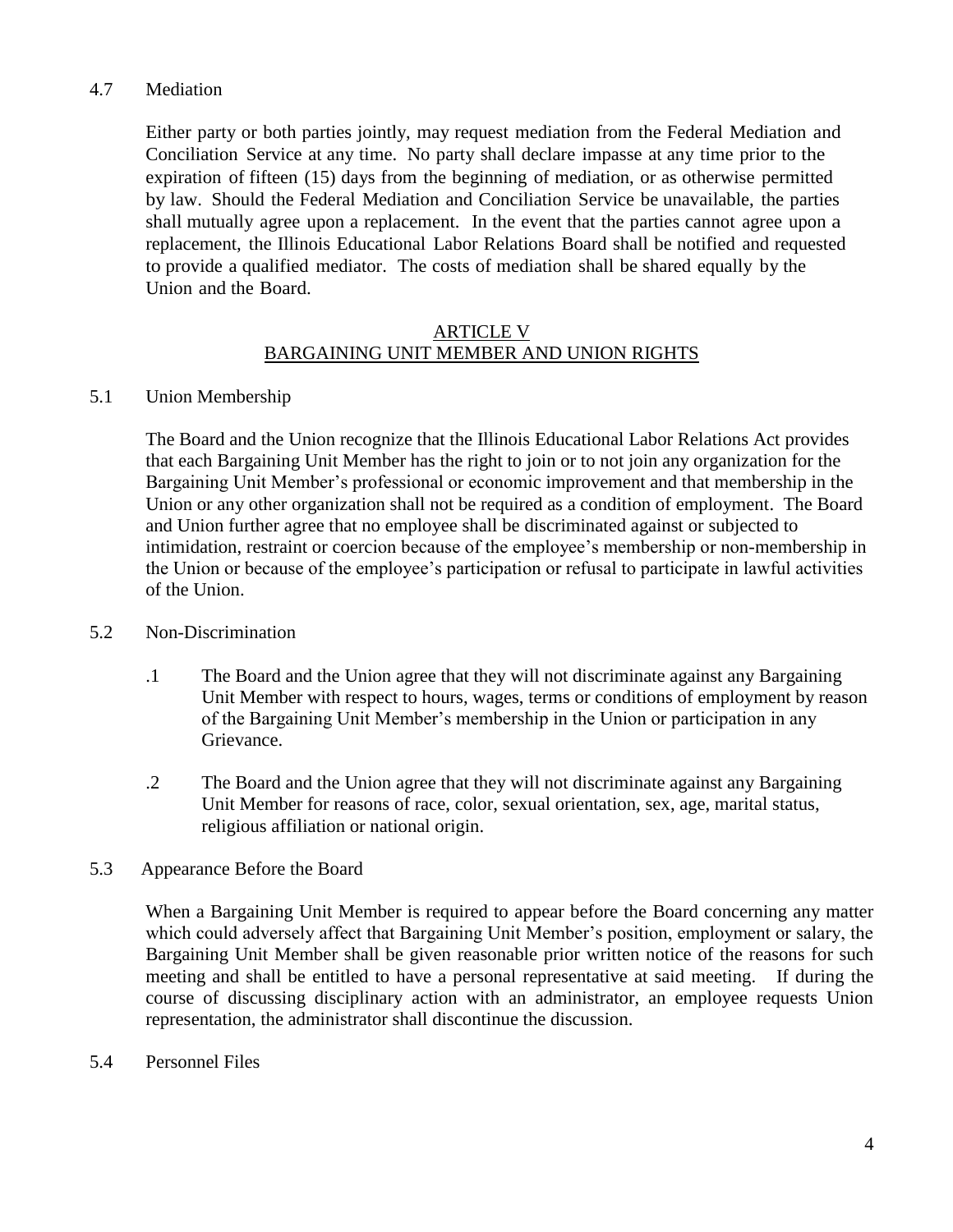A Bargaining Unit Member shall have the right, upon request and at a time mutually convenient to the parties, to review the contents of his/her own personnel file as maintained by the District. Privileged information, such as letters of reference, shall be specifically exempted from such a review. A Bargaining Unit Member may write a response to any material contained in his/her personnel file and this response will also be placed in the Bargaining Unit Member's personnel file

#### 5.5 Information

- .1 The Union shall be furnished regular and routine financial reports prepared for the Board on a monthly basis. Requests for reports shall not be unreasonably denied and the reports shall be provided within a reasonable amount of time**.** Nothing herein shall require the District to research and assemble reports unless otherwise required by law.
- .2 The Union shall have the right to post official notices of its activities and matters of Union concern on designated bulletin boards. The District may direct the removal of any items posted on the bulletin board that in the District's judgment may be offensive, in poor taste, not appropriate for display, or violates the Illinois Ethics and Gift Ban Act or other applicable laws
- .3 The Union may use Bargaining Unit Members mailboxes, emails and interschool mail services for purposes of communicating with Bargaining Unit Members, provided it does not violate the Illinois Ethics and Gift Ban Act, Acceptable Use Procedure for the District's Electronic Network or other applicable laws.
- 5.6 Consultation Committee

In order to promote the free flow of information among the Union, the District, and the Board, the Union and the District agree to establish a Consultation Committee composed of three representatives of the Union selected by the Union, and the Superintendent or designee, and the District's Maintenance Director. The Consultation Committee shall meet at mutually agreed upon times as needed, to discuss matters of mutual concern.

5.7 Business by Union Representative on District Property

Authorized agents of an exclusive bargaining representative, upon notifying the superintendent or building administrator, may meet with school employees in the school building during duty free times of such employees.

5.8 Union Representation

The Union shall have the right to appoint one or more members of the bargaining unit as a Union Steward to represent the Union in matters relating to the performance of the terms and conditions of this Agreement. The duties of the Steward shall be to report to the Union contractual disputes and grievances, and in the case of an accident the Steward shall see that employees covered by this Agreement and their personal belongings are cared for**.** 

5.9 Payroll Deductions of Union Dues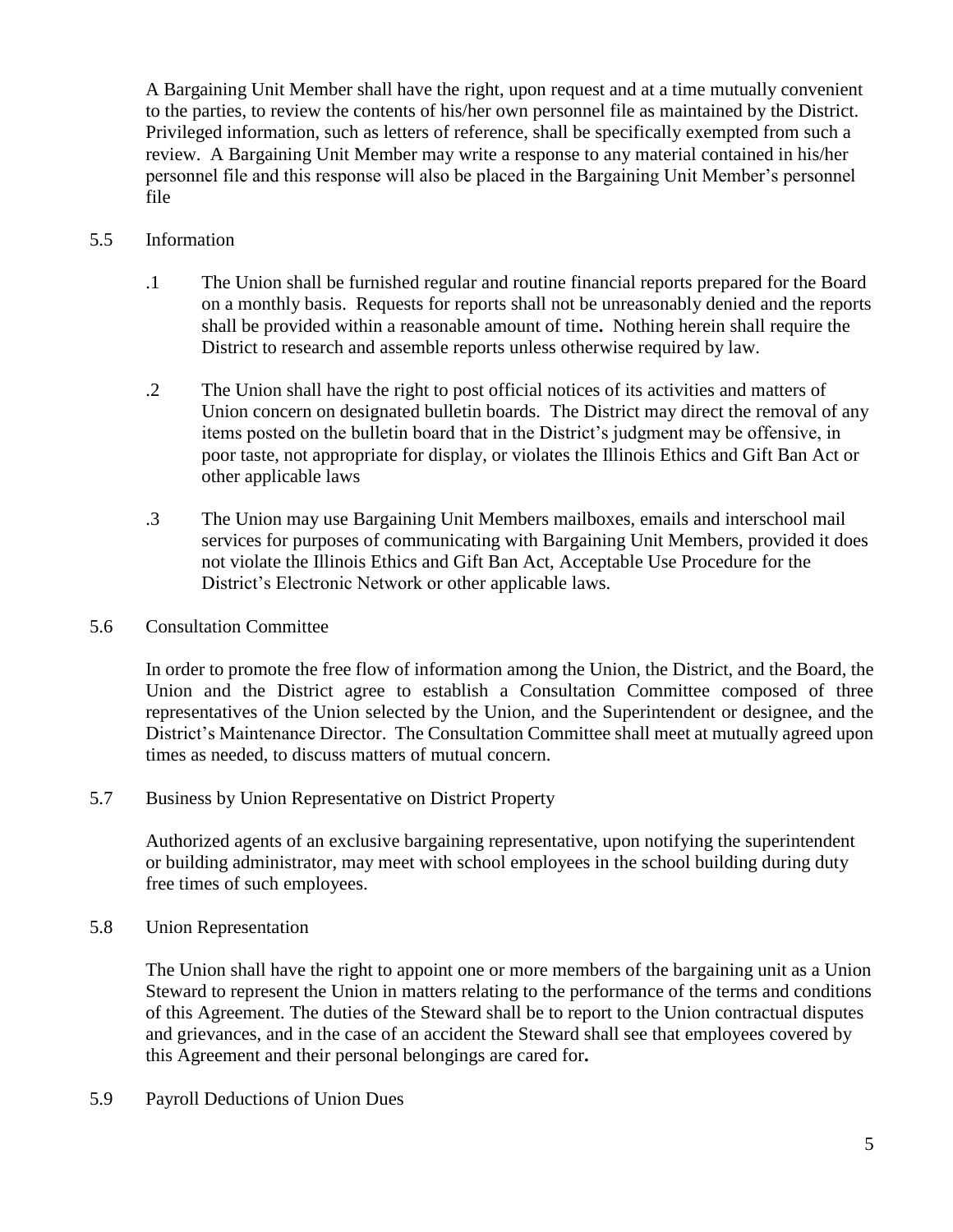Upon receipt of a written and signed authorization card from a Bargaining Unit Employee, the District shall deduct from the employee's paycheck each pay period the Union dues and initiation fees, if any, and any other contributions toward a Union program or fund set forth by the Union, and any authorized increases thereto, and shall remit such deductions to the Treasurer of the Union at the address designated by the Union on a periodic basis, but no later than fifteen (15) days after such deductions are made. The Union may change the amount of dues by giving the District at least thirty (30) days written notice of the amount of such change. The District will provide a dues remittance report each month in a format agreed to by the District and the Union.

#### 5.10 Rules and Regulations

Rules and regulations governing the conduct of members of the bargaining unit shall be reasonable.

#### 5.11 Fair Share

In light of the U.S. Supreme Court decision, Janus vs. AFSCME, the fair share provisions formerly in this contract have been nullified. If in the future this decision is overturned by future courts, the provision shall be full reinstated to the pre-Janus language.

#### ARTICLE VI GRIEVANCE PROCEDURE

#### 6.1 Definition

A grievance (" Grievance") shall mean a written complaint by a Bargaining Unit Member or the Union that there has been an alleged violation, misinterpretation or misapplication of the specific provisions of this Agreement. A grievant ("Grievant") is a Bargaining Unit Member or the Union who presents a Grievance.

#### 6.2 Purpose

Every Bargaining Unit Member shall have the right to present Grievances in accordance with these procedures, the purpose of which is to secure, at the lowest possible administrative level, equitable solutions to valid Grievances which may arise.

#### 6.3 Representation

The Grievant has the right to representation by the Union in all steps of the Grievance procedure, including the informal meeting with the most immediate supervisor. The Grievant shall be present at all Grievance discussions unless the District, Union and the Grievant mutually agree that the Grievant's presence is not desirable or necessary. When the presence of the Grievant at a Grievance hearing is required by either party, illness or incapacity of the Grievant shall be grounds for any necessary extension of Grievance procedure time limits.

#### 6.4 Time Limits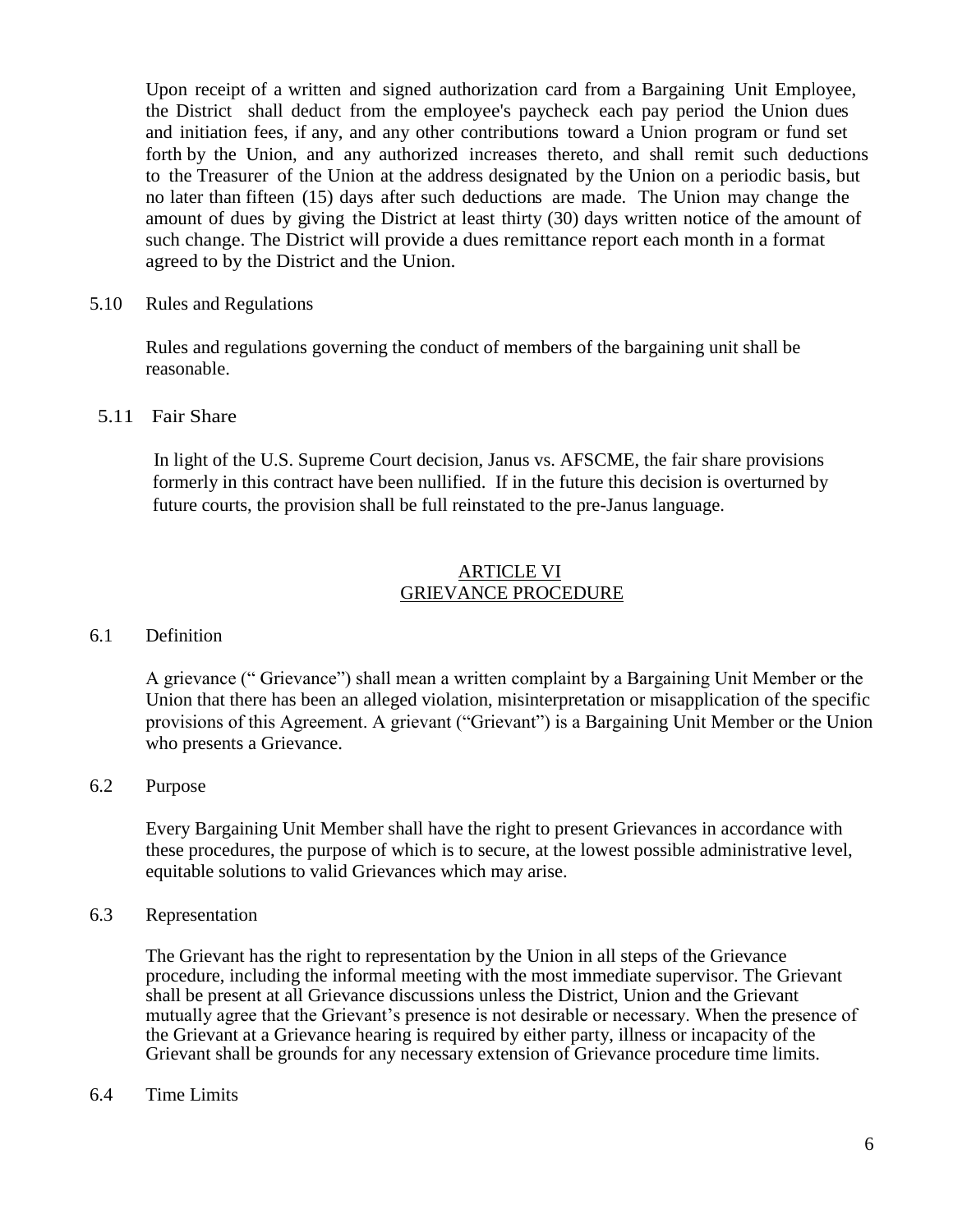A Grievance must be filed within ten (10) working days of the occurrence of the event or within ten (10) working days of when the Grievant should have reasonably known of the event which gave rise to the Grievance. The number of days indicated at each step in the procedure shall be considered as the maximum allowable to the parties and every effort shall be made to resolve the Grievance as rapidly as possible.

#### 6.5 Constraints

- .1 Any investigation or other handling or processing of any Grievances by the Grievant or the Union shall be conducted so as to result in no interference with or interruption whatsoever of the maintenance program and related work activities of the Grievant or of the District's employees.
- .2 Failure of a Grievant or the Union to act on any Grievance within the prescribed time limits will act as a bar to any further appeal and an administrator's failure to give a decision within the time limits shall permit the Grievant to proceed to the next step. Time limits may be extended by mutual agreement.
- .3 If the Union or any Bargaining Unit Member files any claim, charge, cause of action or complaint in any forum other than under the Grievance procedure of this Agreement then the District shall not be required to participate, process or arbitrate or further participate, process or arbitrate a Grievance hereunder from the same Bargaining Unit Member based on the same set of facts. This provision constitutes an express waiver by the Union and all Bargaining Unit Members represented by the Union of their rights to file, process and arbitrate any Grievance from the same Bargaining Unit Member which is based on the same set of facts which form the basis of any claim, charge, cause of action or complaint which has been filed in any other forum. This section shall not prevent a separate and distinct action under the grievance procedure by a different bargaining unit member to file a grievance even if the grievance is based on the same set of facts. No individual bargaining unit member shall file a complaint in more than one venue or forum.
- .4 If the Union or any employee files any claim or complaint in any forum other than under the grievance procedure of this Agreement then the District shall not be required to process the same claim or set of facts through the grievance procedure.

#### 6.6 Procedure

#### Step One

It is desirable for a Bargaining Unit Member and the immediate supervisor to resolve problems through free and informal communications. Therefore, before a Grievance is filed, the Bargaining Unit Member or the Union shall discuss the claim with the most immediate supervisor.

#### Step Two

If the complaint cannot be resolved informally, the Bargaining Unit Member or the Union shall file the Grievance in writing with the immediate supervisor, who shall certify by signature the date and hour the Grievance was received. This certification shall be witnessed by the Grievant.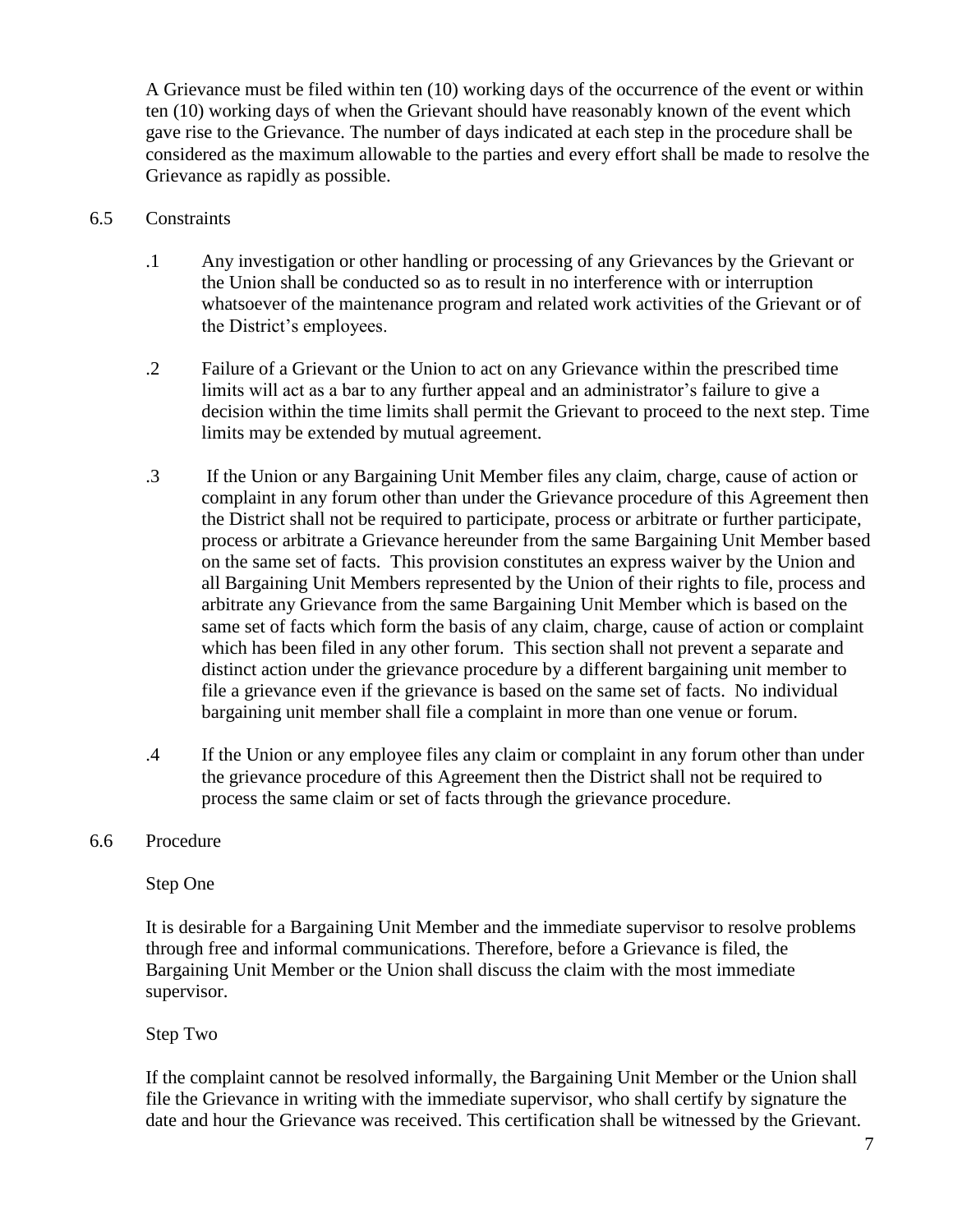The written Grievance shall state the nature of the Grievance, shall note the specific clause or clauses of the Agreement which are applicable and shall state the remedy requested. The filing of the formal written Grievance must be within ten (10) working days from the date of the occurrence of the event giving rise to the Grievance or within ten (10) working days of when the Grievant should have reasonably known of the event which gave rise to the Grievance. The supervisor shall make a decision on the Grievance and communicate it in writing to the Grievant and the Superintendent within ten (10) working days after receipt of the Grievance.

#### Step Three

In the event a Grievance has not been satisfactorily resolved at the second step, the Grievant shall file, within ten (10) working days of the immediate supervisor's written decision at Step Two, a copy of the Grievance with the Superintendent. Within ten (10) working days after receipt of the Grievance the Superintendent shall meet with the Grievant to resolve the Grievance. The Superintendent shall file an answer within ten (10) working days of the third step Grievance meeting and communicate it in writing to the Grievant and the immediate supervisor.

#### Step Four

If the Grievance is not satisfactorily resolved at Step Three, the Grievance may proceed to binding arbitration. The Union shall submit to the Superintendent a written request on behalf of the Union and the Grievant to enter into binding arbitration. This request must be submitted within fifteen (15) working days of receipt of the Step Three answer.

Arbitration proceedings shall be conducted by an arbitrator to be selected by the two parties from a roster of arbitrators provided by the American Arbitration Association. Within five (5) days after the Union requests binding arbitration, the two parties will request the American Arbitration Association provide a panel of seven (7) arbitrators. Each of the two parties will alternately strike one name at a time from the panel until only one (1) name shall remain. The remaining name shall be the arbitrator. Expenses for the arbitrator's services shall be borne equally by the District and the Union. Each party shall bear the cost of its own representation. If only one party requests the services of a court reporter that party shall bear the cost of these services. If the other party desires a copy of the transcript, the cost of the court reporters services shall be shared equally.

The decision of the arbitrator shall be final and binding on the parties. The arbitrator, in his/her opinion, shall not amend, modify, nullify, ignore or add to the provisions of the Agreement. The arbitrator's authority shall be strictly limited to deciding only the issue or issues presented to him/her in writing by the District and the Union and his/her decision must be based solely and only upon his/her interpretation of the meaning or application of the express relevant language of the Agreement.

#### 6.7 Union Not A Participant

When an employee is not represented by the Union at Steps One (1) through Step Three (3) the Union will be notified of any resolution and such resolution shall not be inconsistent with the terms of this Agreement. Any grievance resolution in which the Union does not represent the Grievant shall not be a matter of precedent in the interpretation of this Agreement or in any subsequent grievance.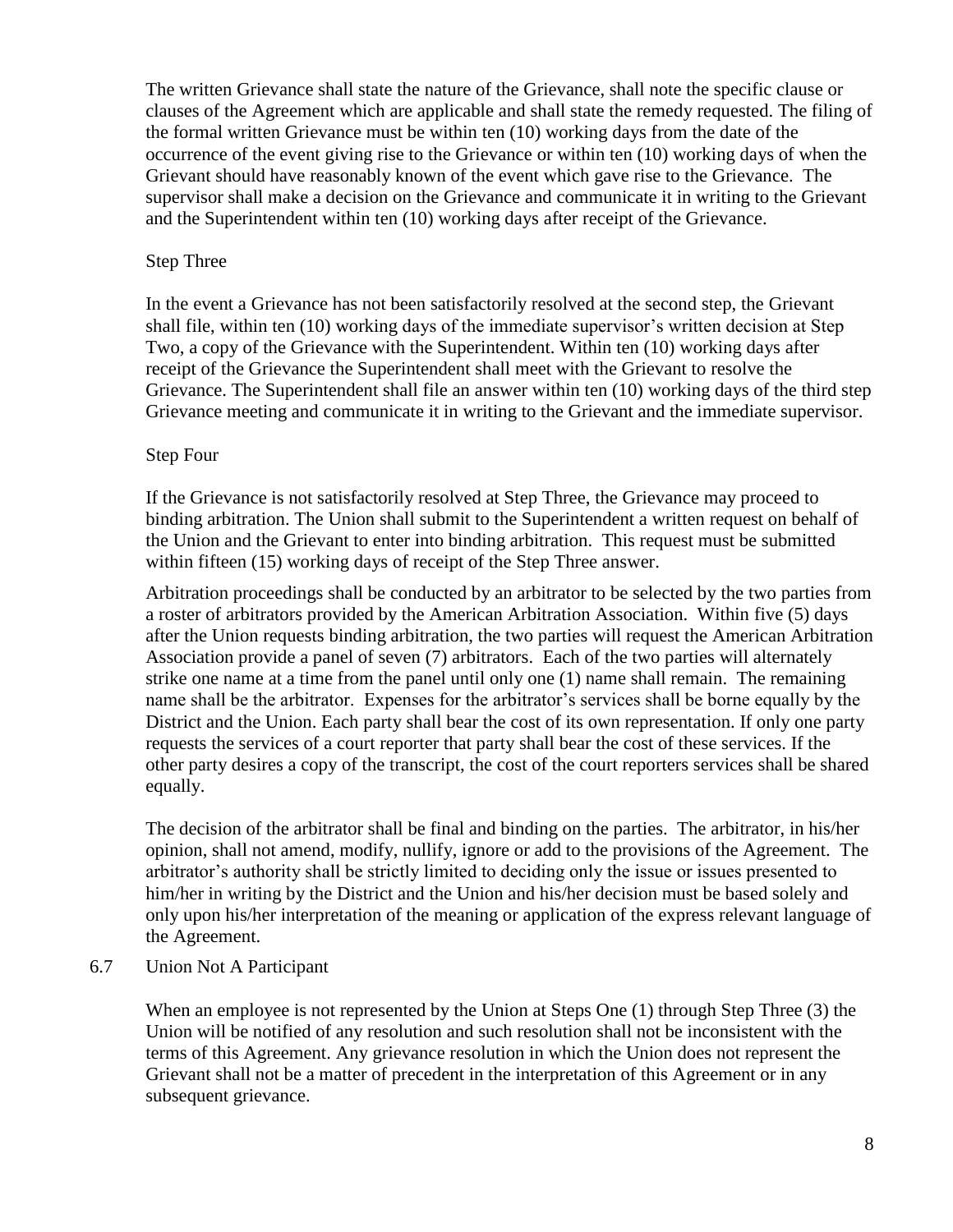#### 6.8 By-Pass

By Mutual agreement, any step of the grievance procedure may be bypassed and the Grievance brought to the next step.

### ARTICLE VII EMPLOYMENT CONDITIONS

#### **7**.1 Health and Safety

- .1 The Board and the Union agree that safeguarding the health, safety and well-being of students, employees, and general public and the protection of District property is both in their common best interest and required by law.
- .2 The Board and the Union agree that they will work cooperatively to provide an environment that does not endanger the health, safety, or well-being of the students, staff members and general public and to maintain a safe work place consistent with all legal requirements.
- .3 Members of the bargaining unit shall work in compliance with the rules, regulations and policies regarding safe work practices consistent with, but not limited to, District, State and Federal safety rules and regulations, of which will be available for reference at the Maintenance office. The School District shall provide such safety equipment as it requires or as required by law.
- .4 All work by Bargaining Unit members shall be performed in a neat and workmanship manner. In addition, work shall conform to the latest applicable Code requirements.
- **.**5 The Board shall furnish all proper safety equipment for the employees that are necessary to allow them to perform their work in a safe manner. This shall include but not limited to, clothing that is furnished by the District to be Arc-Flash compliant and the proper safety equipment for working on live voltage of 120 volts or greater.The Bargaining Unit Member shall abide by all requirements and district safety rules, to and shall utilize all necessary safety equipment provided by the district and dress appropriately, in order to work safely, i.e. safe, sturdy work shoes, gloves etc. All employees shall report to the jobsite wearing proper clothing.
- .6 Two members of the IBEW (as determined by the IBEW) will be invited to the District Safety Committee meeting which meets quarterly.
- 7.2 Work Assignment
	- .1 It shall be the sole responsibility of the Superintendent and Board to establish the work assignments and work schedules for all employees. Work schedules and assignments may be changed by the Superintendent and Board to meet the needs of the District. Employees shall not be discriminated against for reporting of deficiencies or problems in their work assignments.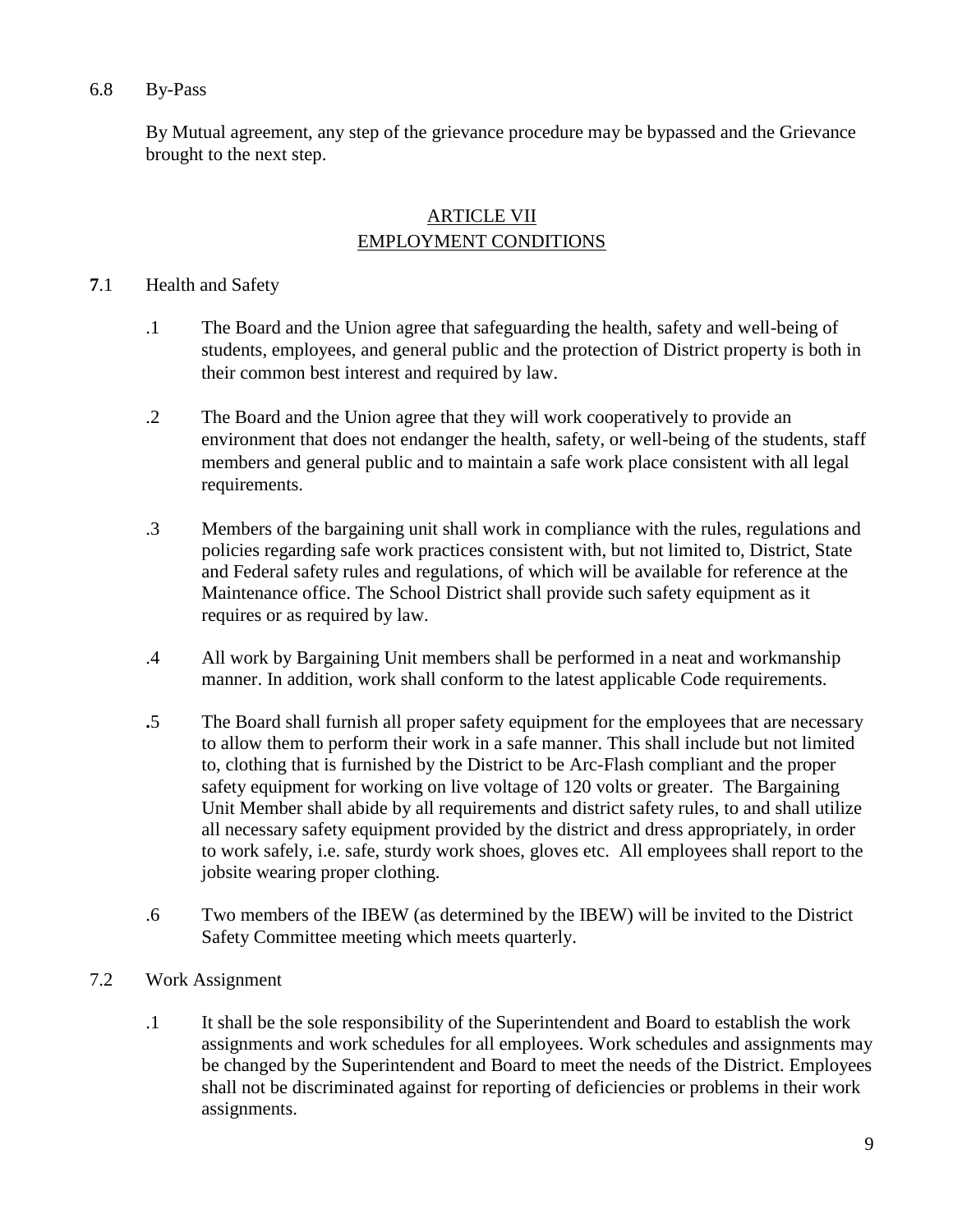- .2 All full-time Bargaining Unit Members shall work forty (40) hours per week. Any time spent by a Bargaining Unit Member traveling between two or more buildings shall count as time worked in that work week.
- .3 Subcontractors may perform work customarily performed by employees covered by this Agreement so long as such work does not result in layoffs, reductions (i.e., failing to fill the full time position of a bargaining unit employee who quit, retired and/or was terminated) or the demotion of any bargaining unit member. It is not the intent of the parties to avoid filling any new positions for which there is a full time need or any vacancies with management, non-unit personnel and subcontractors**.**
- 7.3 Work Week The regular work week shall start on Monday at 12:01a.m. and conclude on Sunday at 12:00 p.m. The normal work week shall consist of five (5) eight (8) hour work days Monday through Friday. The normal workday shall start at 6:00 a.m. and end at 2:30 p.m. with a ½ hour unpaid lunch period. The District may change the regular starting time for employees to accommodate special projects**.**
- 7.4 Overtime

Any work beyond forty (40) hours per week, will be compensated at the rate of one and one-half (150%) of the employee's regular rate of pay. The forty (40) hours work per week includes all hours for which the employee was paid.

- .1 When overtime is required, only employees qualified to perform the work will be assigned. However, those disqualified for a certain overtime job will not be charged as time worked or turned down. The decision as to whether an employee is qualified for a particular assignment is the responsibility of the Superintendent. Overtime shall be divided as equally as possible, according to the requirements of the overtime work. When overtime is offered, the employee must accept or reject the overtime before the end of the current shift.
- .2 An up to date list showing overtime hours shall be kept, posted and shall be made available upon request. The overtime board will be maintained on the basis of hours of overtime worked in order to divide as equally as possible overtime work. When a new employee begins work he will be placed at the bottom of the overtime list and charged with the highest amount of overtime of any employee on the overtime board. When overtime is required, the person with the least number of overtime hours shall be asked first in an attempt to equalize overtime hours. The first overtime offered will be considered the first to be worked and will not be reassigned. Refusal of overtime work on the part of a bargaining unit member will result in crediting the employee with the hours refused, just as if he had worked the hours.

Filling overtime and keeping an updated list of overtime hours is the responsibility of the district. No bargaining unit member will be placed in a position of offering overtime or keeping overtime lists.

.3 In the event of an emergency overtime may be assigned to any bargaining unit member.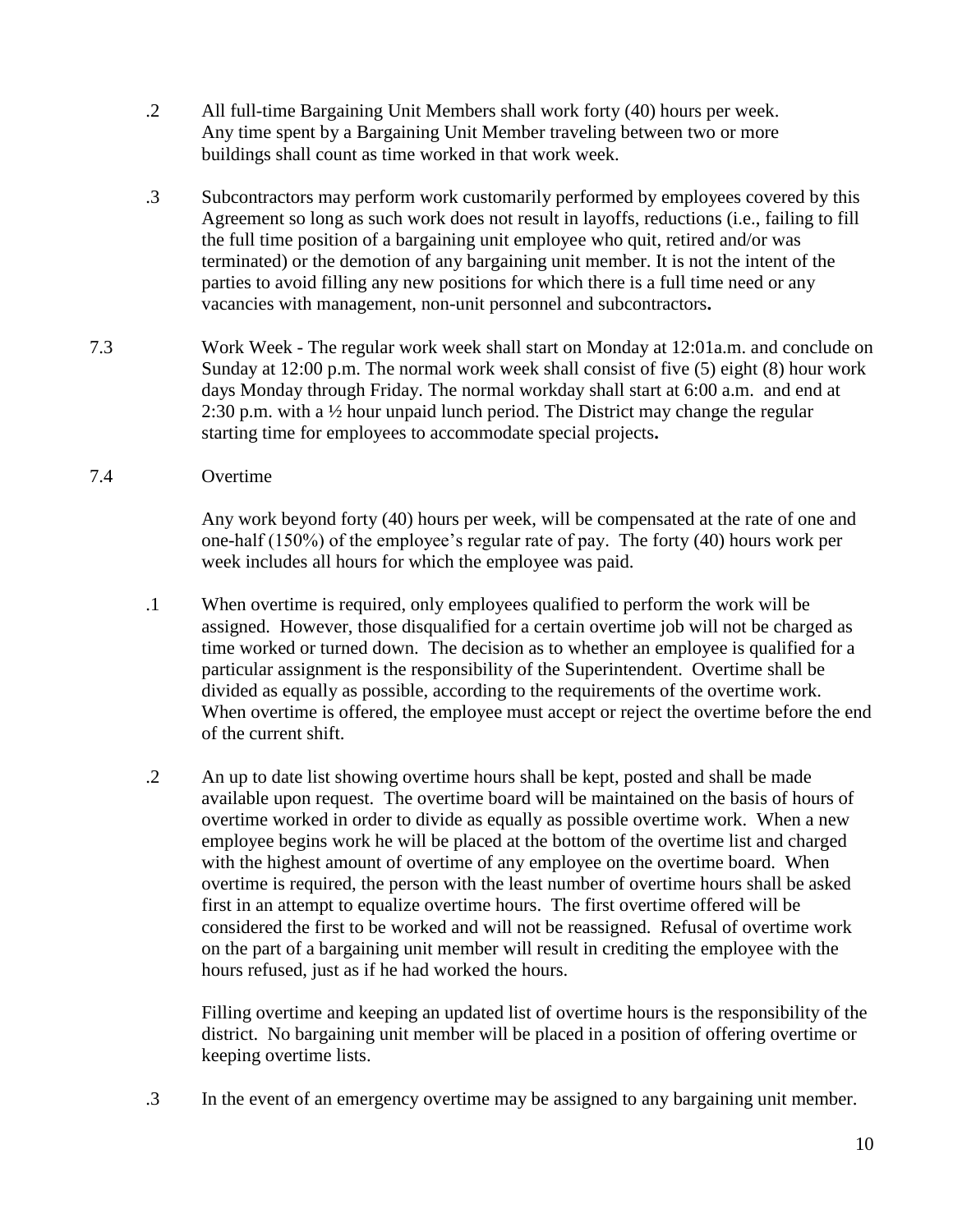- .4 Any errors made in maintaining the overtime board will be corrected and subsequent assignment of overtime will be made on the basis of the corrected overtime board. No employee will be paid for any overtime that he may have temporarily lost because of an error in the overtime board.
- .5 Overtime records will be zeroed at the beginning of each fiscal year.
- .6 When overtime work is required overtime will be filled by a low hour, high seniority basis.
- 7.5 Building Checks On days during the school year when staff is not present in District buildings, the District may request a building check to be assured that there is no temperature or other situations that would prevent a building from being ready for student or staff attendance. The District will request a Bargaining Unit Member normally assigned to each building to perform such check. The Bargaining Unit Member performing the check will be paid for the amount of time required to complete the task, but in no case less than one (1) hour.
- 7.6 Call Out(s) An employee required to report to work in an emergency shall be paid for all hours worked, but not less than a minimum of one (1) hour.
- 7.7 Vacancies
	- .1 Information regarding Bargaining Unit positions which are available will be advertised and posted for a period of at least five (5) working days. At the time of this posting, a written or electronic communication announcing the openings will be sent to the Union President and a copy of the posting will be sent to the Union office. Every Bargaining Unit Member will have the right to apply for any Bargaining Unit position for which he/she is qualified that becomes available. Applications shall be filled out on line. As part of this application process, each Bargaining Unit Member who applies will be granted an interview unless both the following conditions (A and B) are true:
		- A. The position is equivalent to a Bargaining Unit position that the Bargaining Unit Member has applied for within the last year;
		- B. The administrator primarily responsible for the position has interviewed the Bargaining Unit Member within the last year.
	- .2 The selection and assignment of personnel for bargaining unit positions shall be the exclusive responsibility of the Superintendent. Maintaining the quality of the skills and training shall be the primary consideration to be followed by the Superintendent in determining bargaining members' assignments. Vacancies will not be permanently filled until the five (5) working days' posting period has expired. Temporary appointments may be made during the posting period or during a Bargaining Unit Member's leave of absence.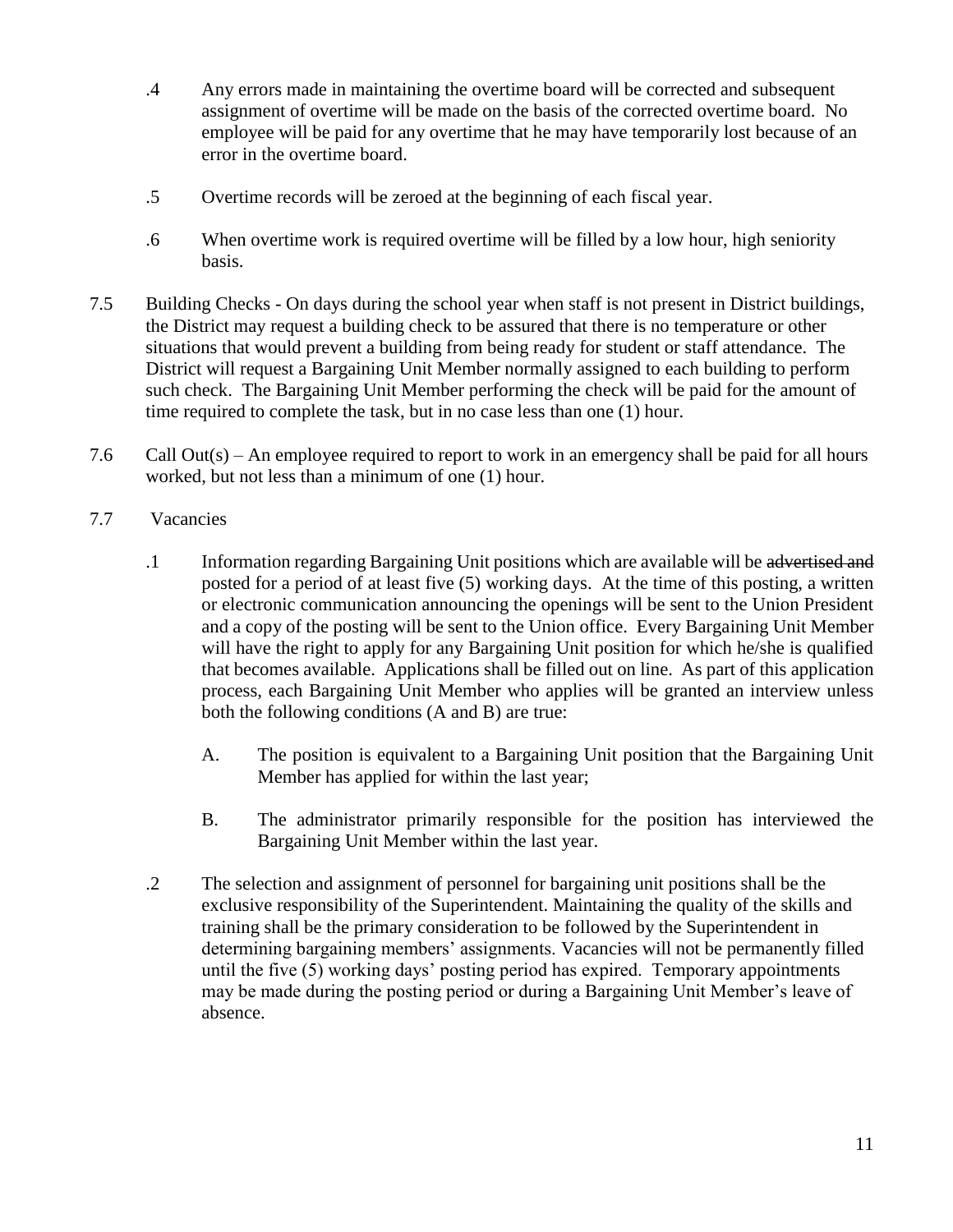#### ARTICLE VIII SENIORITY AND REDUCTION IN FORCE

#### 8.1 Seniority

- .1 A seniority list shall be developed for Bargaining Unit Members. The Union shall have thirty (30) days from February 1 of each year to file exceptions to the seniority list. Exceptions shall be filed with the Superintendent. Seniority shall mean the amount of continuous service in the District in the job classification(s) covered in Article 1.1 of this Agreement. All seniority shall be lost upon resignation, retirement, dismissal or upon layoff when recall rights expire. If an employee is absent from work due to a work related injury it shall not be considered a break in service for Seniority.
- .2 If a Bargaining Unit Member leaves a Bargaining Unit position for another position in the District, the seniority date of the original Bargaining Unit Member's position(s) shall be retained on the classified seniority list for a period of four (4) years and then removed from the seniority list.
- 3. If the length of service of Bargaining Unit Members is equal**,** then the tie will be broken by a lottery drawing.
- 8.2 Reduction in Force
	- .1 If the Board determines it is necessary to have a reduction in the number of Bargaining Unit Members, the Bargaining Unit Member(s) dismissed shall be given written notice of at least thirty (30) days along with a statement of honorable dismissal. Upon request, a representative of the District will meet with the Union to discuss the proposed reduction in Bargaining Unit Members.
	- .2 If the Board determines it is necessary to have a reduction in the number of Bargaining Unit Members Seniority will prevail unless qualification would result in an unfilled position required by the District.
- 8.3 Recall Rights
	- .1 Any Bargaining Unit Member honorably dismissed pursuant to this Article shall be eligible for recall, in reverse order of the dismissals, within one calendar year from the date of dismissal. Failure to respond within twenty (20) days to a notice sent by certified mail to the last address supplied by the Bargaining Unit Member will void recall rights.
	- .2 Bargaining Unit Members who have been honorably dismissed pursuant to this Article shall be given the right of refusal, by seniority, for any temporary maintenance jobs for which they are qualified. The terms and conditions of the employment, including the wage rate, will be as established by the District for the temporary position. The Bargaining Unit Member will not gain seniority or earn credit for advancement on the wage schedule as the result of accepting employment in a temporary job. Neither the acceptance nor rejection of employment in a temporary job will affect the Bargaining Unit Member's rights to recall to a permanent position should one become available.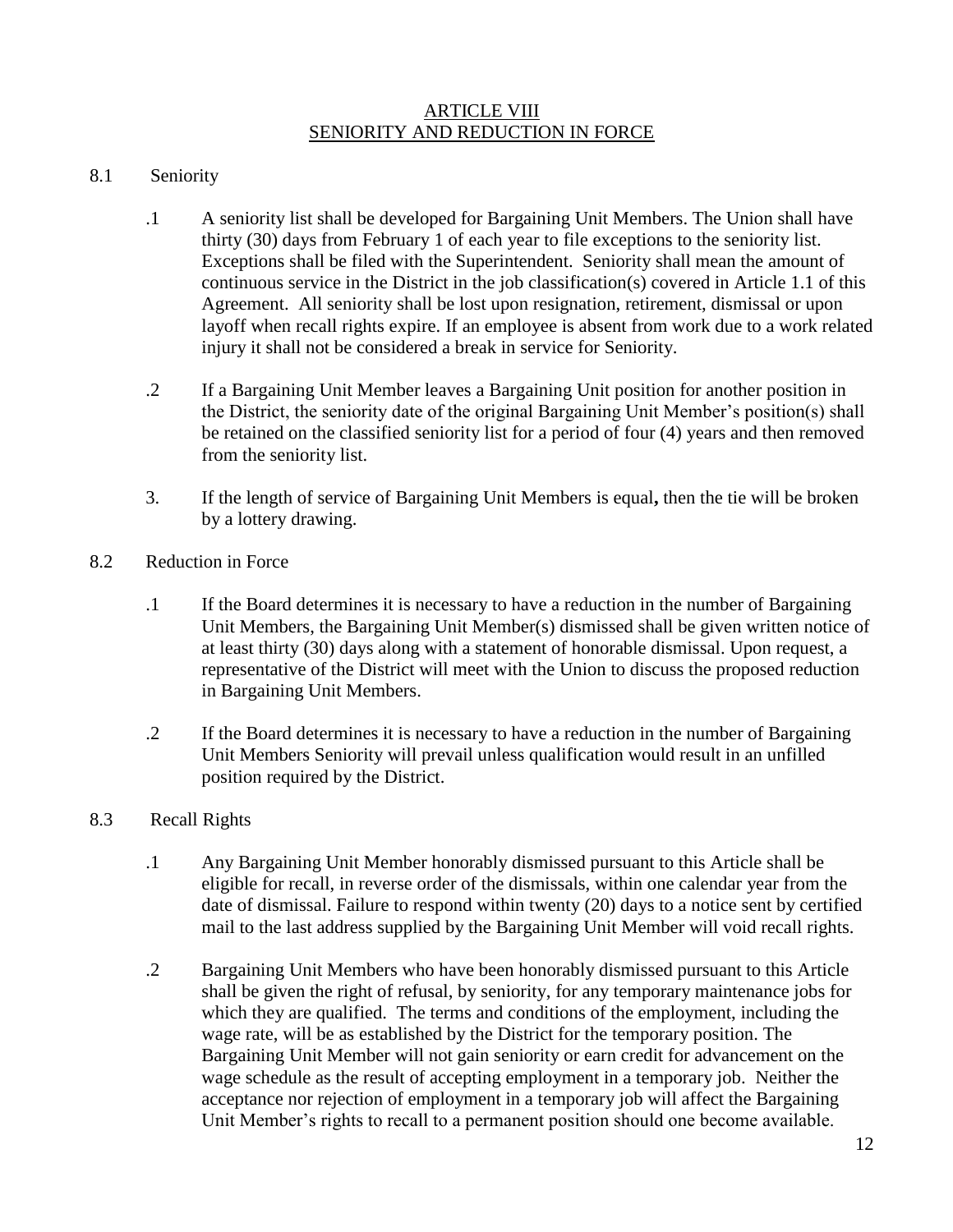#### 8.4 Period of Probation

Bargaining Unit Members are required to complete a ninety (90) day period of probationary employment. The District is not required to state any reason for the dismissal of a probationary Bargaining Unit Member.

#### ARTICLE IX DISCIPLINE

#### 9.1 Discipline

- .1 The Union and the District subscribe to the concept of progressive corrective discipline. Steps of progressive corrective discipline are: (1) verbal warning, (2) written warning, (3) written reprimand, (4) suspension without pay, and (5) discharge. While it is desirable to follow the normal sequence of progressive corrective discipline, an infraction may be of such a serious nature as to warrant more severe actions immediately.
- .2 The intent of discipline is to be progressive and corrective in nature and the specific type of discipline implemented will be dependent upon the severity and frequency of the unacceptable behavior.
- .3 The discipline or discharge of Bargaining Unit Member who has completed the required period of probationary employment with the District shall be in accordance with this Agreement, provided it does not violate the relevant provisions of the Illinois School Code.
- .4 A Bargaining Unit Member may be disciplined with just cause for violation of work rules, and in addition thereto, for acts or omissions to act which unnecessarily endanger the health, safety or property of students, other District employees or members of the public. Disciplinary action will be administered in a timely manner and as not to cause unnecessary embarrassment to the Bargaining Unit Member.

Discipline will be issued for just cause and will be issued as soon as practicable after the District becomes aware of the event or action giving rise to the discipline. An effort will be made to administer such discipline within thirty (30) days of the time the District becomes aware of the event or action giving rise to the discipline**.** In the event the District is unable to obtain evidence to support its charges due to matters beyond its control, the Bargaining Unit Member and the Union will be notified within a thirty (30) day period that discipline may be administered at a later time when evidence becomes available to the District.

Suspension With Pay

Nothing prohibits the Board or Superintendent from suspending a Bargaining Unit Member with pay pending an investigation of possible Bargaining Unit Member's wrongdoing. Suspensions with pay are not deemed disciplinary.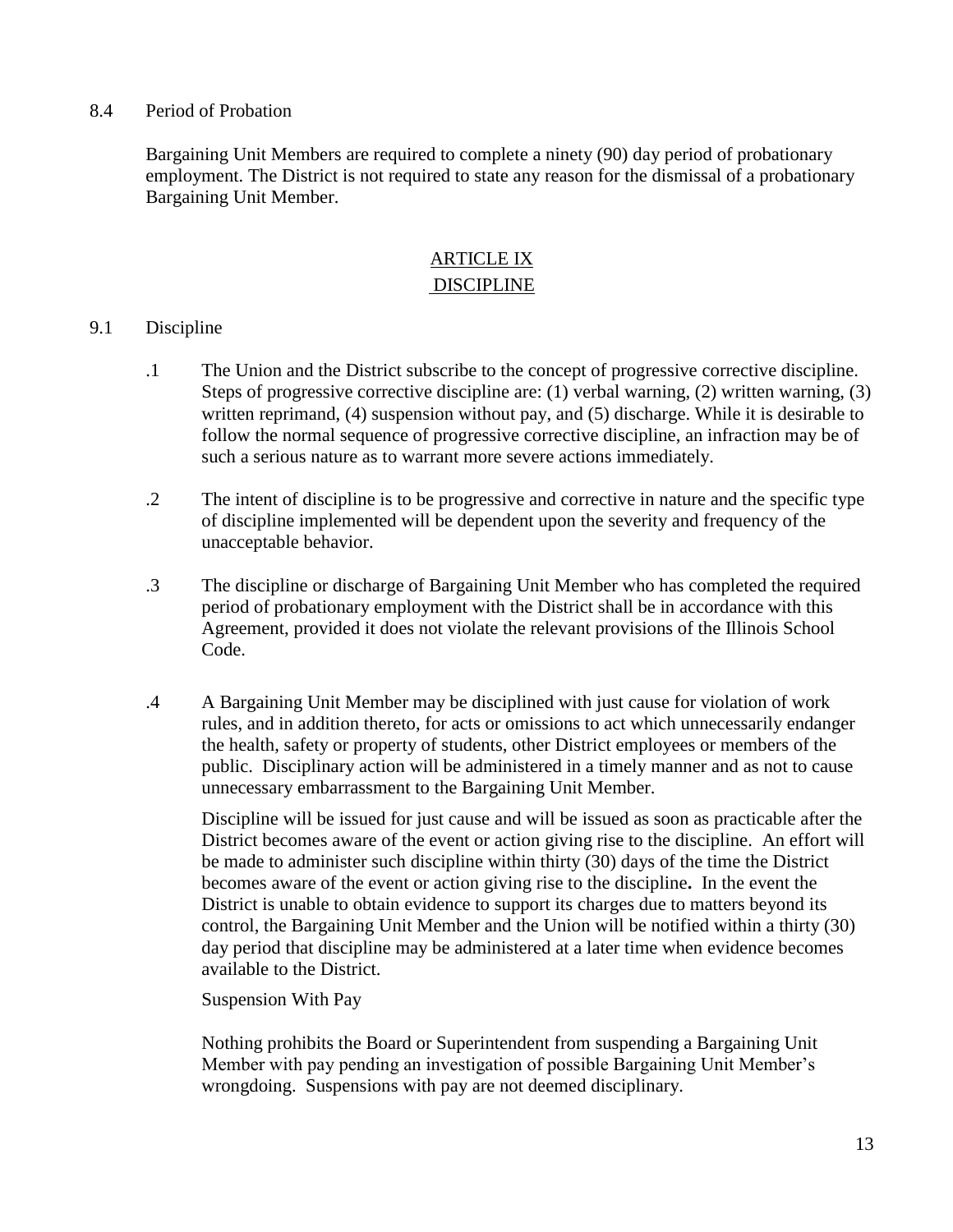Just Cause Suspension Without Pay and Termination

Prior to the suspension without pay or termination of a Bargaining Unit Member, the Bargaining Unit Member shall have a right to a conference with the Superintendent. At the Bargaining Unit Member's request, a Union representative will be present. The specific grounds forming the basis for the suspension or termination shall be made available to the Bargaining Unit Member and the Union in writing at least forty-eight (48) hours in advance of such conference. Only the Board after a due process hearing can terminate a Bargaining Unit Member.

#### 9.2 Evaluation

- .1 All Bargaining Unit Members will be evaluated on a continuous basis by the immediate administrator, director, or supervisor in charge of the Bargaining Unit Member under the direction of, and in cooperation with the chief business administrator.
- .2 Any Bargaining Unit Member whose work is adjudged unsatisfactory or who does not comply with the rules, regulations and policies of the administrative division to which the individual is assigned, the district administrative handbook, or of the Board, may be disciplined in accordance with Article 9.1 of this Agreement.
- .3 Within five (5) work days of completion of an evaluation, the immediate supervisor will meet and discuss the evaluation with the Bargaining Unit Member.
- .4 The Bargaining Unit Member will be notified of any deficiencies and may be given guidance, if necessary, to improve his/her performance.

#### ARTICLE X LEAVES

- 10.1 Sick Leave
	- .1 Each full time Bargaining Unit Member shall be granted fifteen (15) sick leave days per Work Year, three (3) of which may be used for personal leave as provided in Section 10.2. No more than three (3) personal leave days may be used per Work Year. A Bargaining Unit Member absent three consecutive sick days is required to provide verification from the physician upon his/her return.
	- .2 Sick leave shall be interpreted to mean personal illness, quarantine at home, or serious illness or death in the immediate family or household. Immediate Family shall be defined as: parent(s), step-parent(s), spouse, brother(s), sister(s), step-brother(s), step-sister(s), child(ren), foster child(ren), as defined by DCFS, grandparent(s), grandchild(ren), dependents, as defined by the IRS, and legal guardians or the corresponding relatives of the Bargaining Unit Member's spouse.
	- .3 Serious illness is defined as being an illness which an attending physician would designate, if requested, as sufficiently serious to require the presence of the Bargaining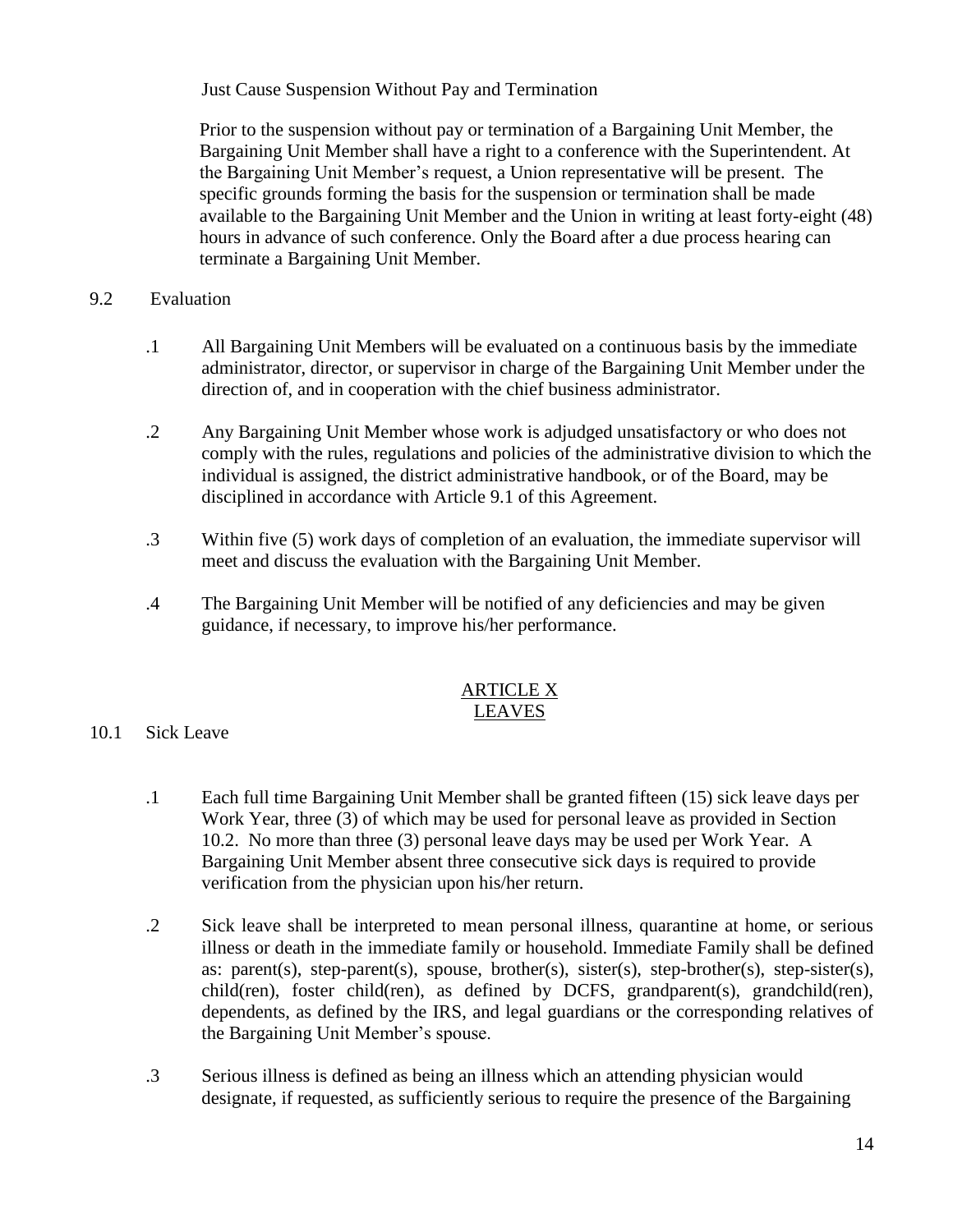Unit Member at the bedside. Serious or personal illness may require written verification from the attending physician.

- .4 Unused sick leave shall accumulate without limit.
- .5 A Bargaining Unit Member employed for a period of time less than a Work Year will have his/her sick leave prorated according to the number of months employed in the Work year divided by 12 months. (# of months employed /  $12 \times 15 =$  total sick days).
- .6 Regarding maternity leave for the birth or adoption of a child, the District will comply with the provisions of the Family and Medical Leave Act. While FMLA leave is normally unpaid, the District will allow eligible Bargaining Unit Members to use accumulated sick leave for work days that occur within six (6) weeks (42 calendar days) of the date of the birth or adoption of a child. An extension to cover work days that occur during an additional 2 weeks (14 days) will be allowed if a valid medical reason exists and is documented by a written note from a physician. If a Bargaining Unit Member does not have accumulated sick days to cover the length of the absence, the days will be unpaid leave. Bargaining Unit Members desiring maternity leave should contact the Superintendent in writing as far in advance of such leave as possible indicating approximate start and end date of the leave. Nothing in this subsection shall eliminate or diminish an employee's rights under the Family Medical Leave Act, the ADA, the ADAAA of 2008, the Pregnancy Discrimination Act or the Illinois Human Rights Act.
- 0.2 Personal Leave
	- .1 Personal leave days may not be taken on the first working day preceding or following a vacation or holiday, except in emergency situations as approved by the Superintendent.
	- .2 No more than two (2) Bargaining Unit Members may use personal leave on the same day, except in emergency situations approved by the Superintendent.
	- .3 Personal leave shall be used for the purpose of handling personal business and no reason need be given. A Bargaining Unit Member planning to use personal leave shall submit a request to his/her immediate supervisor, in writing, as early as possible in advance of the leave day, and, except in emergencies shall be at least two (2) days in advance of the day of the leave.
- 10.3 Court Appearances
	- .1 A Bargaining Unit Member called for jury duty when he/she is scheduled to work shall receive full salary during the time the Bargaining Unit Member is on jury duty.
	- .2 A Bargaining Unit Member issued a court subpoena concerning matters relating to his/her employment by the District shall receive full salary during the time of required absence. This provision is not applicable if the Bargaining Unit Members is subpoenaed to testify under the following conditions: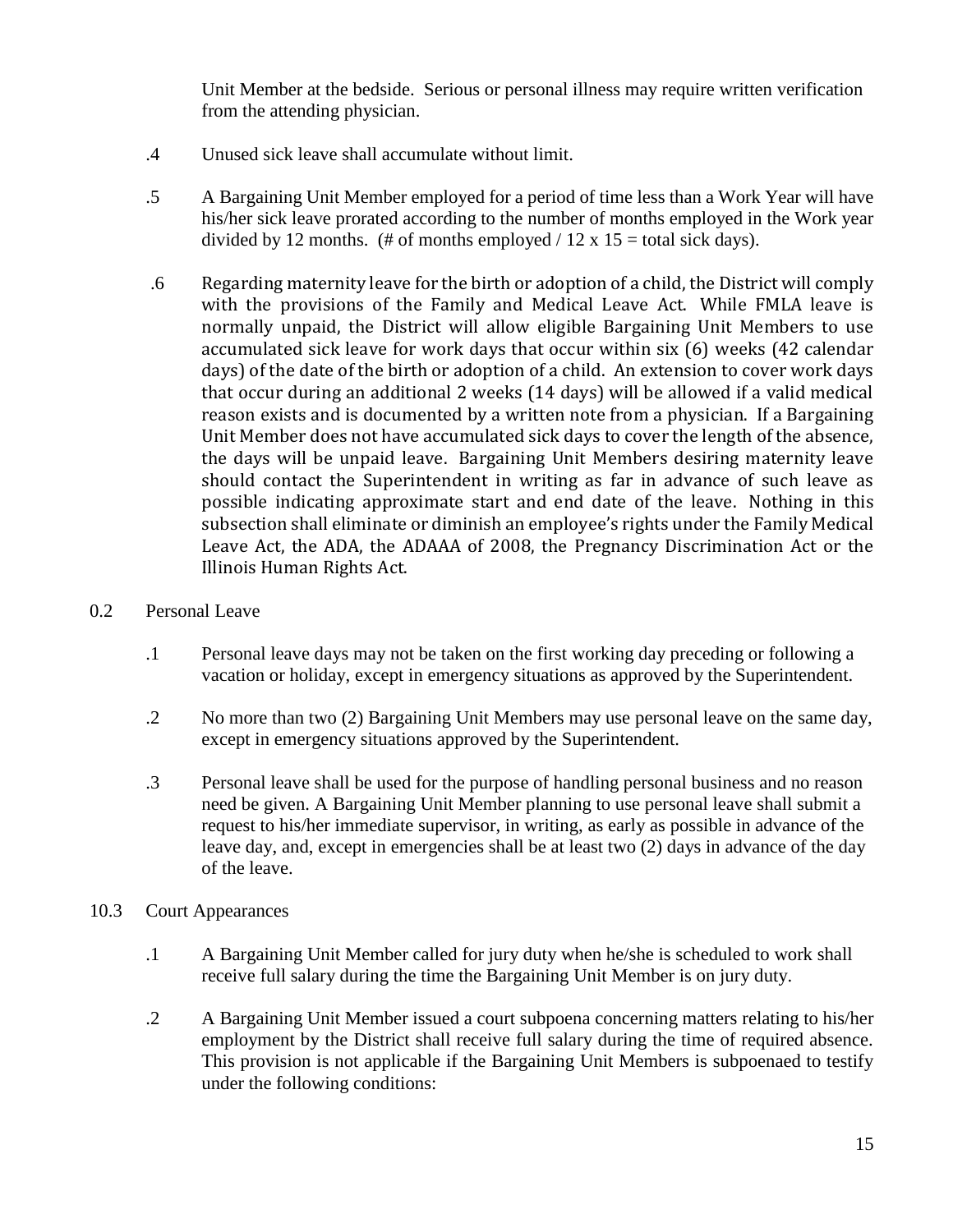- .1 A matter in which either the Bargaining Unit Member, or any of the Bargaining Unit Member's Immediate Family, or any business associate have a financial interest.
- .2 If the Bargaining Unit Member is a witness against the District, the Board or its representatives as a result of any legal actions commenced by or on behalf of the AFL-CIO, and/or the Union, its agents or members, or as the result of any legal actions arising from collective negotiations between the Union, and the Board.
- .3 If the Bargaining Unit Member has been charged with negligent or wrongful acts alleged to have been committed in the scope of employment or under the direction of the District and the Bargaining Unit Member is found guilty by a jury or court of the charges brought against such Bargaining Unit Member.
- .4 When a Bargaining Unit Member is excused from his/her court appearance, either temporarily or permanently, on any scheduled work day or a part of a scheduled work day, the Bargaining Unit member shall promptly report to work to complete any remaining hours of the scheduled work day.

#### 10.5 Funeral Leave

In the event of a death in a Bargaining Unit Member's Immediate Family, or the death of a brother-in-law, sister-in-law, son-in-law or daughter-in-law, funeral leave shall be allowed up to three (3) days per occurrence. One day of funeral leave shall be allowed for aunts, uncles, nieces or nephews or the corresponding relative of the Bargaining Unit Member's spouse. Personal leave will be used for attendance at other funerals.

#### 10.6 Union Leave

Designated representatives of the Union shall be allowed time to conduct Union business and/or attend meetings pertinent to Union matters without loss of salary provided the following conditions are fulfilled:

- .1 The aggregate number of hours in any Work Year shall not exceed 64 hours and no one Bargaining Unit Member may use more than 40 hours. Hours will be counted in only whole hours, no partial hours.
- .2 A written request for Union leave shall be submitted to the Superintendent at least five (5) days in advance of the absence and shall state the specific purpose of the meeting, the date of the meeting and the name of the Bargaining Unit Member who will attend the meeting.
- .3 The parties may grant additional Union Leave on a case by case basis by mutual consent of both parties.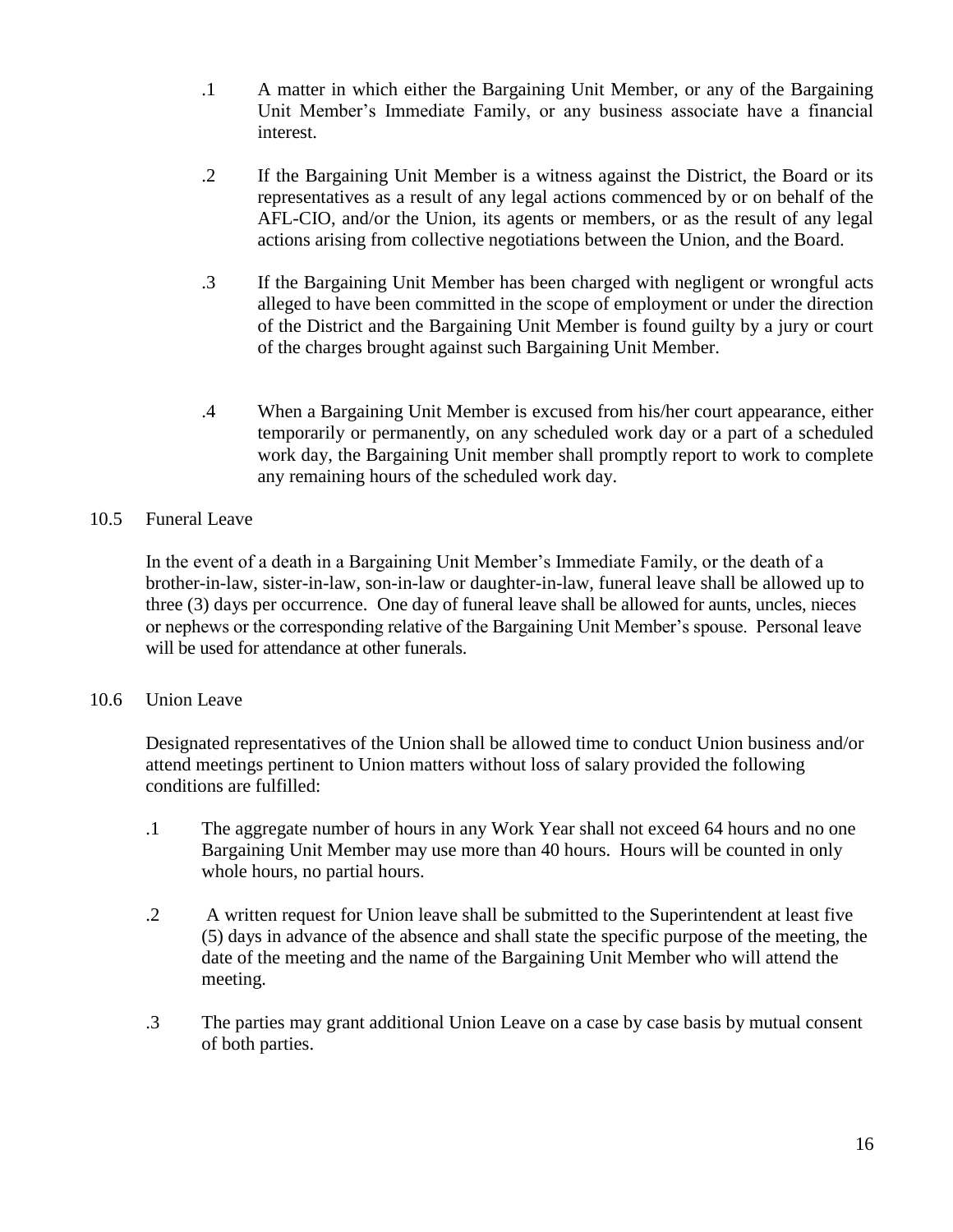#### ARTICLE XI COMPENSATION AND BENEFITS

#### 11.1 Pay Procedure

- .1 A Bargaining Unit Member will be paid on the  $15<sup>th</sup>$  of each month. If the  $15<sup>th</sup>$  occurs on a Saturday, Sunday, or during a break, Maintenance Workers will be paid on the last school day preceding the  $15<sup>th</sup>$ .
- .2 The salary of all Bargaining Unit Members covered by this Agreement will be in accordance with the Schedule attached hereto and made a part hereof.
- .3 Movement on Salary Schedule A Maintenance Worker whose employment begins between July 1 and December 31 will be eligible to advance to the next step on the salary schedule on the first July 1 after employment provided he/she has received a satisfactory evaluation. A Maintenance Worker whose employment begins between January 1 and June 30 will be eligible to advance to the next step on the salary schedule on the second July I after employment provided he/she receives a satisfactory evaluation. Upon completion of each Work Year thereafter, a Maintenance Worker will advance to the next step on the salary schedule effective July 1 provided he/she has received a satisfactory evaluation.

#### 11.2 Holidays

.1 Only a full time Bargaining Unit Member who is employed on a forty 40 hours per week basis shall be entitled to the following paid holidays if the Bargaining Unit Member has worked the last scheduled work day preceding the holiday and the first scheduled work day following the holiday or days celebrated as such.

| New Year's Day       | Independence Day | <b>Thanksgiving Day</b>    |
|----------------------|------------------|----------------------------|
| President's Day      | Labor Day        | Day after Thanksgiving     |
| Friday before Easter | Veteran's Day    | Christmas Day              |
| <b>Memorial Day</b>  | Christmas Eve    | Martin Luther King Jr. Day |
| New Year's Eve       | Columbus Day     |                            |

- \* Note: At the option of the Board Lincoln's Birthday may be substituted for President's Day.
- \*\*Note: The Board reserves the right to substitute a day for a holiday not recognized.

If the Board of Education authorizes any other bargaining unit to have any additional days as a holiday with pay, members of the bargaining unit will also be entitled to that day as a paid holiday.

*.*2 In the event any of these holidays are no longer required by the Illinois School Code or are not observed as holidays by the District, they will automatically be deleted as a holiday from this Agreement and shall be reinstated as work days.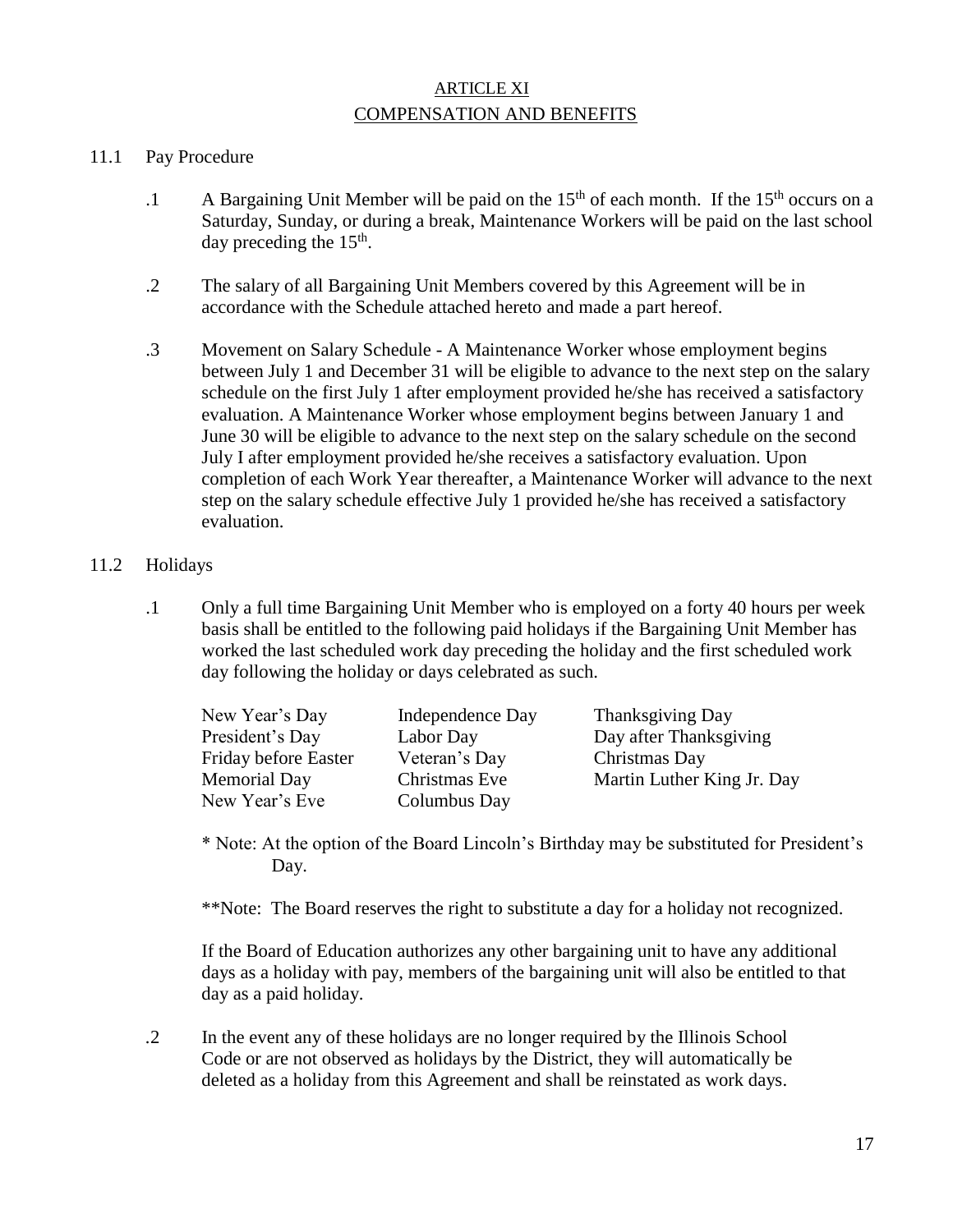- .3 If Christmas, New Year's or Independence Day falls on a Saturday, the holiday will be granted on the preceding Friday, if Christmas, New Year's, or Independence Day falls on a Sunday, the holiday will be granted on the following Monday.
- .4 In emergency situations members of the bargaining unit may be required to work on a paid or unpaid holiday to insure the continued operation and maintenance of District facilities or property. If a member of the bargaining unit is required to work on a paid holiday the employee shall be paid his/her holiday pay in addition to the applicable wage rate for the hours they actually work.

#### 11.3 Vacations

.1 Twelve-month Full-time Bargaining Unit Members shall be eligible for paid vacation days according to the following schedule:

| Monthly<br>Accumulation | <b>Maximum Vacation Leave</b><br>Earned Per Year |
|-------------------------|--------------------------------------------------|
|                         |                                                  |
| $0.83$ Days             | 10 Days per year                                 |
| $1.25$ Days             | 15 Days per year                                 |
| $1.67$ Days             | 20 Days per year                                 |
|                         |                                                  |

- .2 Bargaining Unit Members are encouraged to use their vacation days each Work Year. No more than five (5) unused vacation days may be carried over to the next Work Year. Any unused vacation days in excess of five (5) will not be carried over and will be lost. Exceptions to the five-day carryover limit may be made as determined by the Maintenance Director and approved by the Superintendent.
- .3 In general, Bargaining Unit Members may take vacation any time during the Work Year. However, all vacation must be scheduled with the prior approval of Maintenance Director.
- .4 Should a legal holiday fall on a regular work day during the Bargaining Unit Member's vacation, he/she may take the first work day following the end of his/her vacation or the day preceding his/her vacation. This day will not be allowed at any other time.

#### 11.4 Insurance

.1 HEATH INSURANCE: The District shall provide health insurance to eligible permanent Bargaining Unit Members as follows. The Employer shall pay into the NECA-IBEW Welfare Trust Fund as established by the Amended Agreement and Declaration of Trust executed as of November 21, 1955, the sum of seven dollars and five cents (\$7.05) per hour times 160 hours per month for permanent Bargaining Unit Members covered by this Agreement whose hour of work qualifies them as a .5 FTE (at least 4 hours per day and 20 hours per week) for health and welfare, dental, and vision care coverage under the "Base Plan." All regular/routine hours worked in any department of the District will be counted in determining a Bargaining Unit Member's FTE status.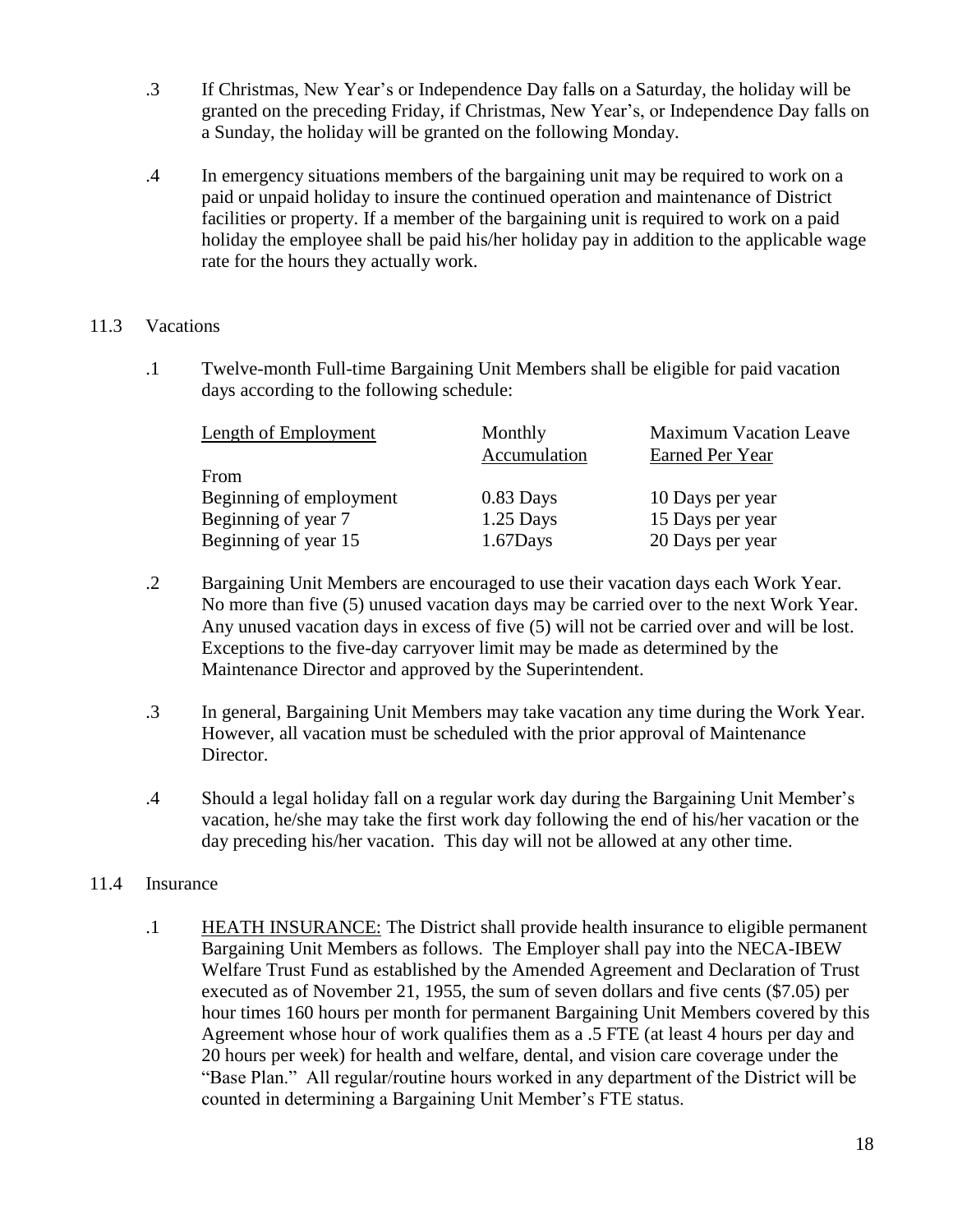The initial payment from the Employer on behalf of the above employees shall be due to the NECA-IBEW Welfare Trust Fund by September 15, 2016, with initial employee eligibility commencing on October 1, 2016. The payment shall be made by check or draft and shall constitute a debt due and owing to the NECA-IBEW Welfare Trust Fund on the last day of each calendar month. The payment and payroll report shall be mailed to reach the office of the NECA-IBEW Welfare Trust Fund, 2120 Hubbard Ave., Decatur, IL 62526, not later than fifteen (15) calendar days following the end of each subsequent calendar month.

Whenever the Trustees request additional contributions, the parties agree the Employer will pay 90% of the first twenty-five cents (\$0.25) every six (6) months for the duration of the contract. The additional 10% of the first twenty-five cents (\$0.25) and any additional contribution rate increases occurring within each six (6) month period will be borne by the employee as a reduction in the base wage rate.

- .2 Life Insurance As part of the coverage provided by the NECA-IBEW Welfare Trust Fund, all Maintenance Department Bargaining Unit Members will receive \$20,000 in death and accidental dismemberment insurance. This Coverage comes at no expense to the District or Bargaining Unit Members as it is part of the coverage provided by the Welfare Trust Fund.
- 11.5 Retirement The District shall continue the current pension plan, Illinois Municipal Retirement Fund, (IMRF) at the current contribution levels with the same rules the employees had at the time of certification by the IELRB. In the event that, in the future, IMRF changes the rules, contribution rates, or the plan, those changes if required by law will be implemented by the District and shall be reflected into the current pension plan.
- 11.6 No Use of Personal Vehicles

Members of the bargaining unit shall not use their personal vehicles in the course of their employment.

#### ARTICLE XII EFFECT OF AGREEMENT

#### 12.1 Complete Understanding

The terms and conditions set forth in this Agreement contain the full and complete agreement negotiated by the parties and nothing that is excluded is agreed to unless it is put into writing, signed by all parties and attached to the Agreement. During the term of the Agreement, amendments can only be made with written mutual consent of both parties.

12.2 Waiver of Additional Bargaining

The Board and the Union, for the life of this Agreement, each waives any obligation to bargain collectively with respect to any subject or matter that may or may not have been known to either or both of the parties at the time this Agreement was negotiated or signed and that any bargaining will be limited to a successor agreement, except that with the written mutual consent of both parties, such matters may be discussed and the agreement modified.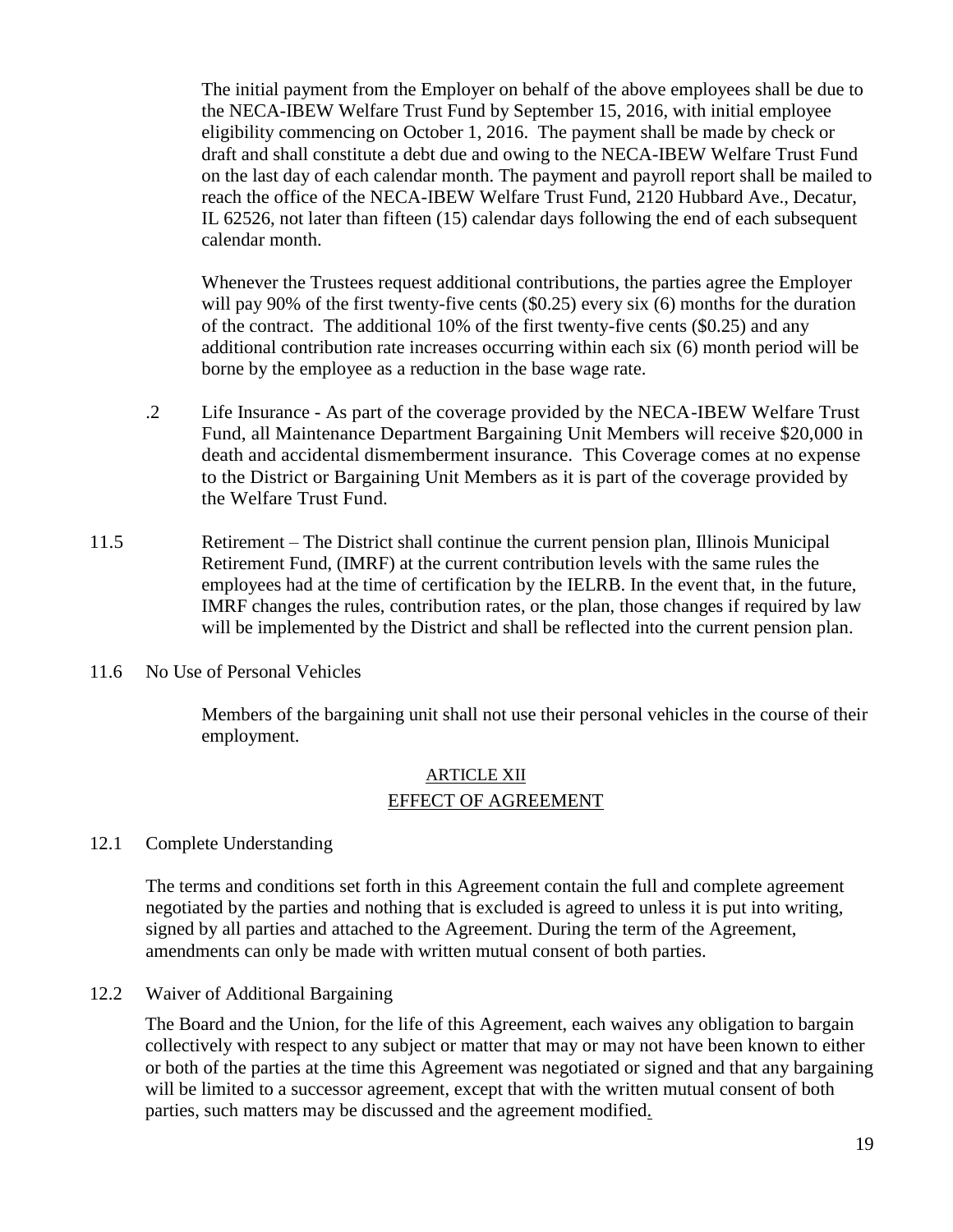#### 12.3 Savings Clause

Should any article, section or clause of this Agreement be declared illegal by a court of competent jurisdiction, then that article, section or clause shall be deleted from this Agreement to the extent that it violates the law. The remaining articles, sections and clauses shall remain in full force and effect.

- 12.4 The District and Union confirm that their current addresses for notifications are as follows:
- 12.5 Term of Agreement

This Agreement shall be effective July 1, 2019 and shall continue in effect until June 30, 2022.

This Agreement is signed this  $26<sup>th</sup>$  day of June, 2019.

#### IN WITNESS WHEREOF:

For the International Brotherhood For the Board of Education,

of Electrical Workers, Local 34 Quincy Public School District No. 172

 $\frac{s}{\sin \theta}$  /s/ Sayeed Ali Business Manager President

\_\_\_\_\_\_/s/ Mark Picton\_\_\_\_\_\_\_\_\_\_\_\_\_\_\_\_\_ \_\_\_\_\_\_\_\_/s/ Carol Nichols\_\_\_\_\_\_\_\_\_\_\_

President Local 34 Board Member

 \_\_\_\_\_\_\_/s/ Phyllis Stewart\_\_\_\_\_\_\_\_\_\_\_ **Secretary** 

District: Quincy School District #172 1416 Maine Street Quincy, Il 62301 Union: **IBEW Local 34** With a copy to: Dan Nutt  $1900$  Harrison 6528 N 48<sup>th</sup> St. Quincy, IL 62301 Quincy, IL 62305 For dues, fair share, and other Union deductions: IBEW Local 34 400 N. E. Jefferson Ave Peoria, IL 61603 Attn: Treasurer The District and the Union may, by giving

written notice, designate different addresses to which communications shall be sent.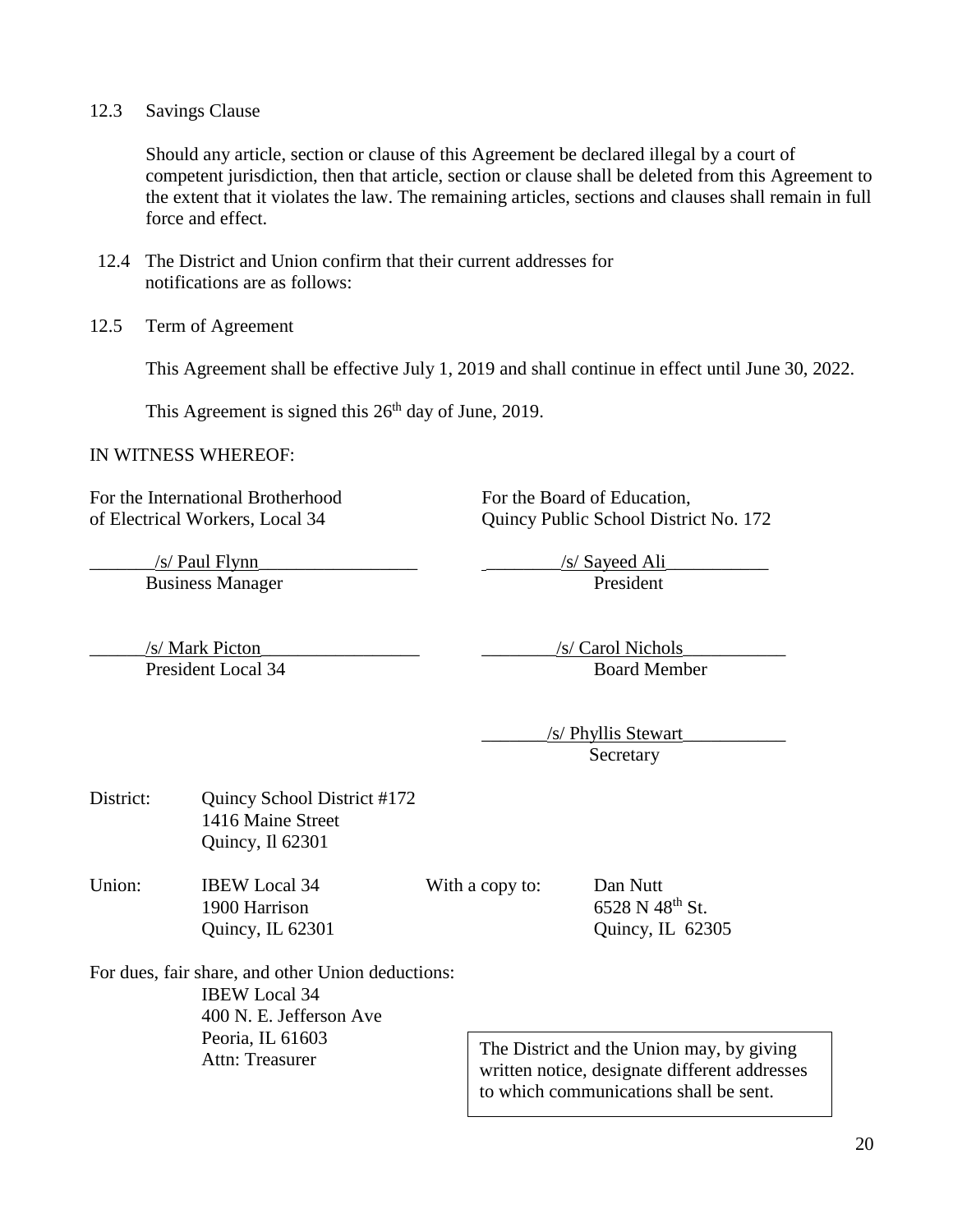## SALARY SCHEDULE

|                                                |  | Name               | current wage | $ add 2.2% $ year 1 |               | add \$.45/hr $\vert$ year 2 |                       | add 3% | Year 3            |
|------------------------------------------------|--|--------------------|--------------|---------------------|---------------|-----------------------------|-----------------------|--------|-------------------|
|                                                |  |                    |              |                     |               |                             |                       |        |                   |
|                                                |  | <b>Brian Capps</b> | \$<br>23.48  |                     | 2.20% \$24.00 |                             | $$0.45$ \$ 24.45      |        | $3.00\%$ \$ 25.18 |
|                                                |  | Riley Kane         | \$<br>26.32  |                     | 2.20% \$26.90 |                             | $$0.45$ \$ 27.35      |        | 3.00% \$28.17     |
|                                                |  | Bryan Lamborn      | \$<br>24.09  |                     | 2.20% \$24.62 |                             | $$0.45 \vert $25.07$  |        | $3.00\%$ \$ 25.82 |
|                                                |  | Steve McNeilly     | \$<br>25.04  |                     | 2.20% \$25.59 |                             | $$0.45$ \$ 26.04      |        | $3.00\%$ \$ 26.82 |
|                                                |  | Dan Nutt           | \$<br>25.41  |                     | 2.20% \$25.97 |                             | $$0.45$ \$ 26.42      |        | $3.00\%$ \$ 27.21 |
|                                                |  | James Reilev       | \$<br>27.59  |                     | 2.20% \$28.20 |                             | $$0.45$ \$ 28.65      |        | $3.00\%$ \$ 29.51 |
|                                                |  | Alan Schrand       | \$<br>24.41  |                     | 2.20% \$24.95 |                             | $$0.45$ \$ 25.40      |        | $3.00\%$ \$ 26.16 |
|                                                |  | Rick Selsor        | \$<br>28.40  |                     | 2.20% \$29.02 |                             | $$0.45 \vert $29.47$  |        | $3.00\%$ \$ 30.36 |
|                                                |  | <b>Rusty Smith</b> | \$<br>24.77  |                     | 2.20% \$25.31 |                             | $$0.45$ \$ 25.76      |        | $3.00\%$ \$ 26.54 |
| It is the Unions position that new employee    |  | Jeff Watkins       | \$<br>18.68  |                     | 2.20% \$19.09 |                             | $$0.45$ \$19.54       |        | $3.00\%$ \$ 20.13 |
| starting pay should be based on experience for |  | Kevin Vollbracht   | \$<br>24.09  |                     | 2.20% \$24.62 |                             | $$0.45$ \$ 25.07      |        | $3.00\%$ \$ 25.82 |
| the job for which they are hired               |  | Doug Hoffer        | \$<br>31.01  |                     | 2.20% \$31.69 |                             | $$0.45 \vert $32.14$$ |        | $3.00\%$ \$ 33.11 |
|                                                |  | Tim Kathman        | \$<br>23.91  |                     | 2.20% \$24.44 |                             | $$0.45 \vert $24.89$  |        | $3.00\%$ \$ 25.63 |
|                                                |  | Ryan Rohn          | \$<br>20.50  |                     | 2.20% \$20.95 |                             | $$0.45 \mid $21.40$   |        | $3.00\%$ \$ 22.04 |
|                                                |  |                    |              |                     |               |                             |                       |        |                   |
|                                                |  |                    |              |                     |               |                             |                       |        |                   |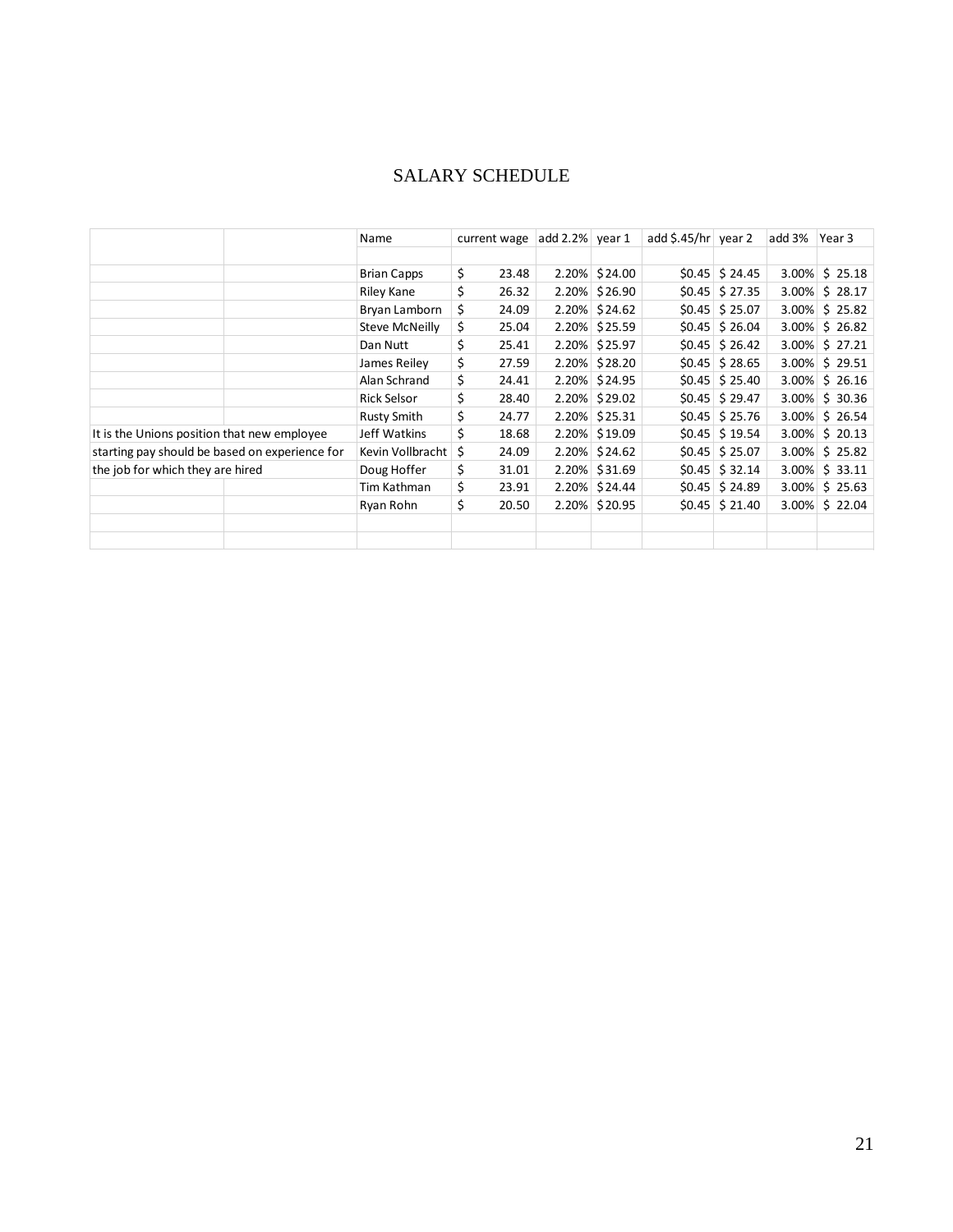#### **MEMORANDUM OF UNDERSTANDING #1 between International Brotherhood of Electrical Workers Local No. 34 And Board of Education Quincy School District No. 172**

#### COMPENSATORY TIME

The Board of Education ("Board") is proposing that a pilot compensatory time program in a reduced and limited manner be utilized in order to test feasibility, monitor savings and review implementation issues. The intent is to give flexibility to staff to have some cost savings. The pilot program will only involve members of the IBEW No. 34.

Bargaining unit members may request compensatory time in lieu of receiving overtime pay at a one and one-half times that of the employee's regular rate of pay, for a yearly total of no more than 24 hours per year, July 1 to June 30. Compensatory time may only be used during the following times:

- 1. compensatory time must have prior approval from supervisor.
- 2. exceptions to these rules would only be when both sides mutually agree.

Compensatory time-off will be paid at the employee's regular hourly rate of pay. Any unused balance of time will be paid at the regular rate of the employee's regular rate of pay. The parties agree that a bargaining unit member may carry over to the next fiscal year (July 1 to June 30) up to a maximum of twenty-four (24) hours of compensatory time. If an employee has twenty-four (24) hours of compensatory time banked/accrued, any additional overtime hours will be paid in accord with the Fair Labor Standards Act. At no time can an eligible employee have more than twenty-four (24) hours of compensatory time banked/accrued.

This Memorandum of Understanding is not part of the contract between the Board and the Union. For the purpose of bargaining any successor agreement, the status quo shall be regarded as if this Memorandum did not exist. This Memorandum of Understanding is effective from July 1, 2019 to June 30, 2022.

SIGNED this  $26<sup>th</sup>$  day of June, 2019

IN WITNESS WHEREOF: For the International Brotherhood For the Board of Education,

of Electrical Workers, Local 34 Quincy Public School District No. 172

 $\frac{s}{s}$  Paul Flynn Business Manager President

\_\_\_\_\_\_/s/ Mark Picton\_\_\_\_\_\_\_\_\_\_\_\_\_\_\_\_\_ \_\_\_\_\_\_\_\_/s/ Carol Nichols\_\_\_\_\_\_\_\_\_\_\_

President Local 34 Board Member

 \_\_\_\_\_\_\_/s/ Phyllis Stewart\_\_\_\_\_\_\_\_\_\_\_ **Secretary**